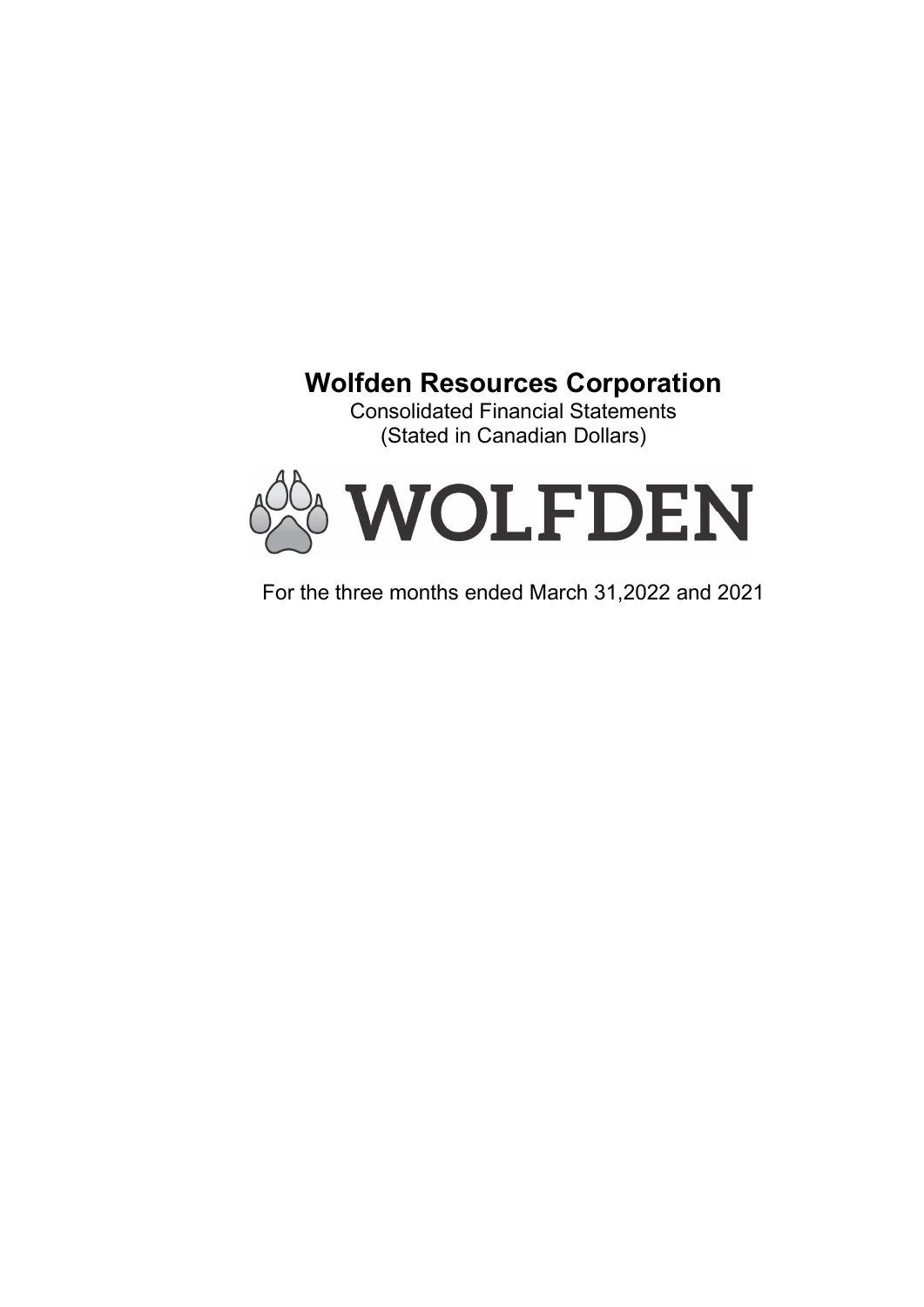WOLFDEN RESOURCES CORPORATION



# NOTICE TO SHAREHOLDERS FOR THE THREE MONTHS ENDED MARCH 31, 2022 MANAGEMENT'S RESPONSIBILITY FOR FINANCIAL REPORTING

The accompanying unaudited condensed consolidated interim financial statements of Wolfden Resources Corporation were prepared by management in accordance with International Financial Reporting Standards ('IFRS"). Only changes in accounting policies have been disclosed in these unaudited condensed consolidated interim financial statements. Management acknowledges responsibility for the preparation and presentation of the unaudited condensed consolidated interim financial statements, including responsibility for significant accounting judgments and estimates and the choice of accounting principles and methods that are appropriate to the Corporation's circumstances.

Management has established processes, which are in place to provide them sufficient knowledge to support management representations that they have exercised reasonable diligence that (i) the unaudited condensed consolidated interim financial statements do not contain any untrue statement of material fact or omit to state a material fact required to be stated or that is necessary to make a statement not misleading in light of the circumstances under which it is made, as of the date of and for the periods presented by the unaudited condensed consolidated interim financial statements and (ii) the unaudited condensed consolidated interim financial statements fairly present in all material respects the financial position, results of operations and cash flows of the Corporation, as of the date of and for the periods presented by the unaudited condensed consolidated interim financial statements.

The Board of Directors is responsible for reviewing and approving the unaudited condensed consolidated interim financial statements together with other financial information of the Corporation and for ensuring that management fulfills its financial reporting responsibilities. An Audit Committee assists the Board of Directors in fulfilling this responsibility. The Audit Committee meets with management to review the financial reporting process and the unaudited condensed consolidated interim financial statements together with other financial information of the Corporation. The Audit Committee reports its findings to the Board of Directors for its consideration in approving the unaudited condensed consolidated interim financial statements together with other financial information of the Corporation for issuance to the shareholders.

Management recognizes its responsibility for conducting the Corporation's affairs in compliance with established financial standards, and applicable laws and regulations, and for maintaining proper standards of conduct for its activities.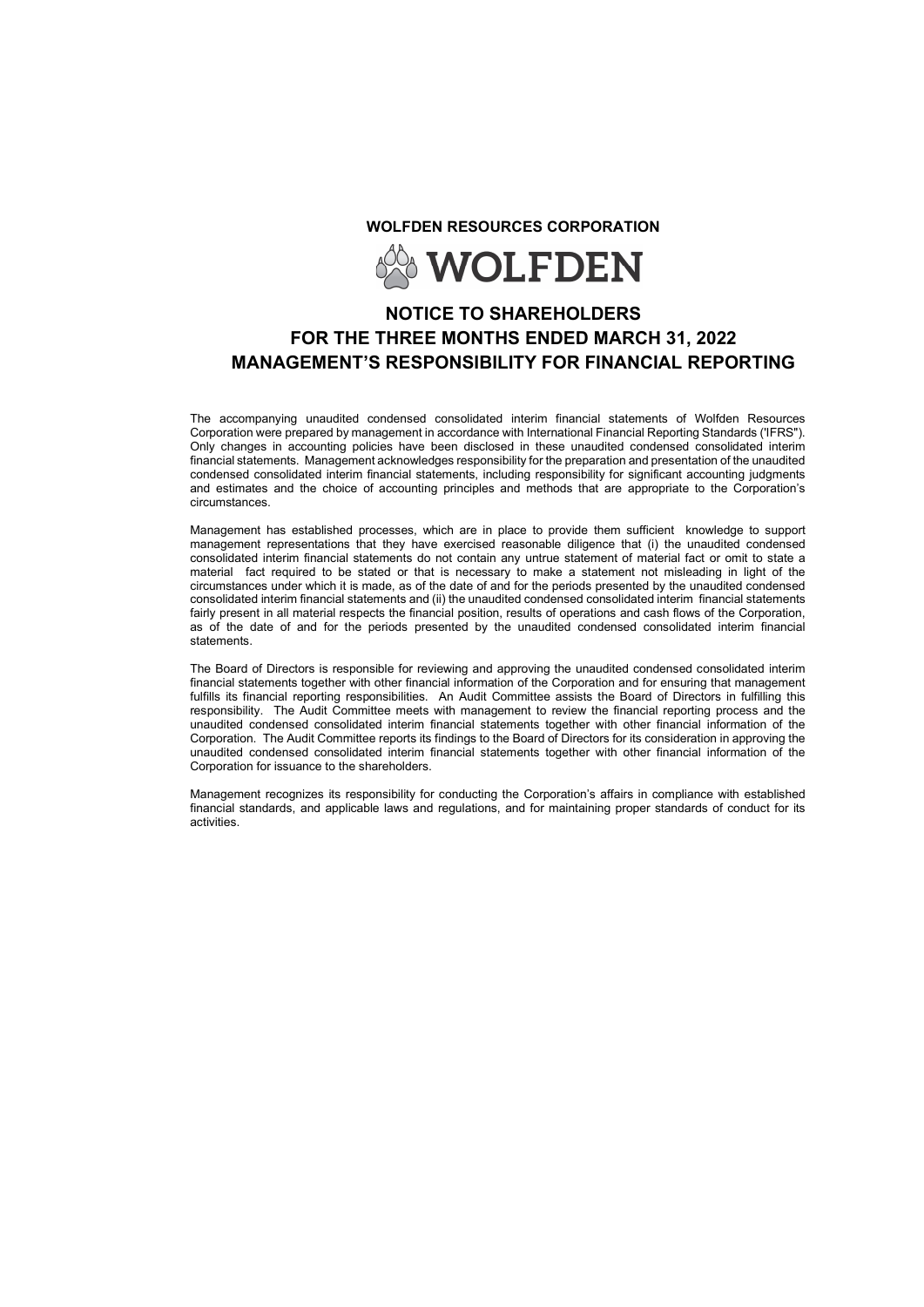

# CONSOLIDATED STATEMENTS OF FINANCIAL POSITION

(Stated in Canadian Dollars)

| As at                                                  | March 31, 2022<br>S | December 31, 2021<br>\$ |  |
|--------------------------------------------------------|---------------------|-------------------------|--|
| <b>ASSETS</b>                                          |                     |                         |  |
| <b>Current assets</b>                                  |                     |                         |  |
| Cash and cash equivalents                              | 3,283,597           | 3,229,005               |  |
| Amounts receivable <i>(note 5)</i><br>Prepaid expenses | 136,793<br>2,463    | 60,552<br>12,579        |  |
| <b>Total current assets</b>                            | 3,422,854           | 3,302,135               |  |
|                                                        |                     |                         |  |
| <b>Non-current assets</b><br>Equipment [note 6]        | 690                 | 745                     |  |
| <b>Total assets</b>                                    | 3,423,545           | 3,302,880               |  |
| <b>LIABILITIES</b>                                     |                     |                         |  |
| <b>Current liabilities</b>                             |                     |                         |  |
| Accounts payable and accrued liabilities               | 751,145             | 232,843                 |  |
| <b>Total current liabilities</b>                       | 751,145             | 232,843                 |  |
| <b>EQUITY</b>                                          |                     |                         |  |
| Share capital <i>(note 8)</i>                          | 39,331,498          | 39,331,498              |  |
| Equity settled employee benefits <i>(note 8)</i>       | 2,091,339           | 2,082,236               |  |
| Other comprehensive loss                               | (167, 429)          | (196, 519)              |  |
| <b>Deficit</b>                                         | (38, 583, 008)      | (38, 147, 178)          |  |
| <b>Total equity</b>                                    | 2,672,400           | 3,070,037               |  |
| <b>Total liabilities and equity</b>                    | 3,423,545           | 3,302,880               |  |
| Going concern (note 1)                                 |                     |                         |  |

Subsequent events [note 16]

See accompanying notes to the consolidated financial statements

These consolidated financial statements are authorized for issue by the Board of Directors on May 27, 2022 and they are signed on the Corporation's behalf by:

Director

"Ron Little" "John Seaman"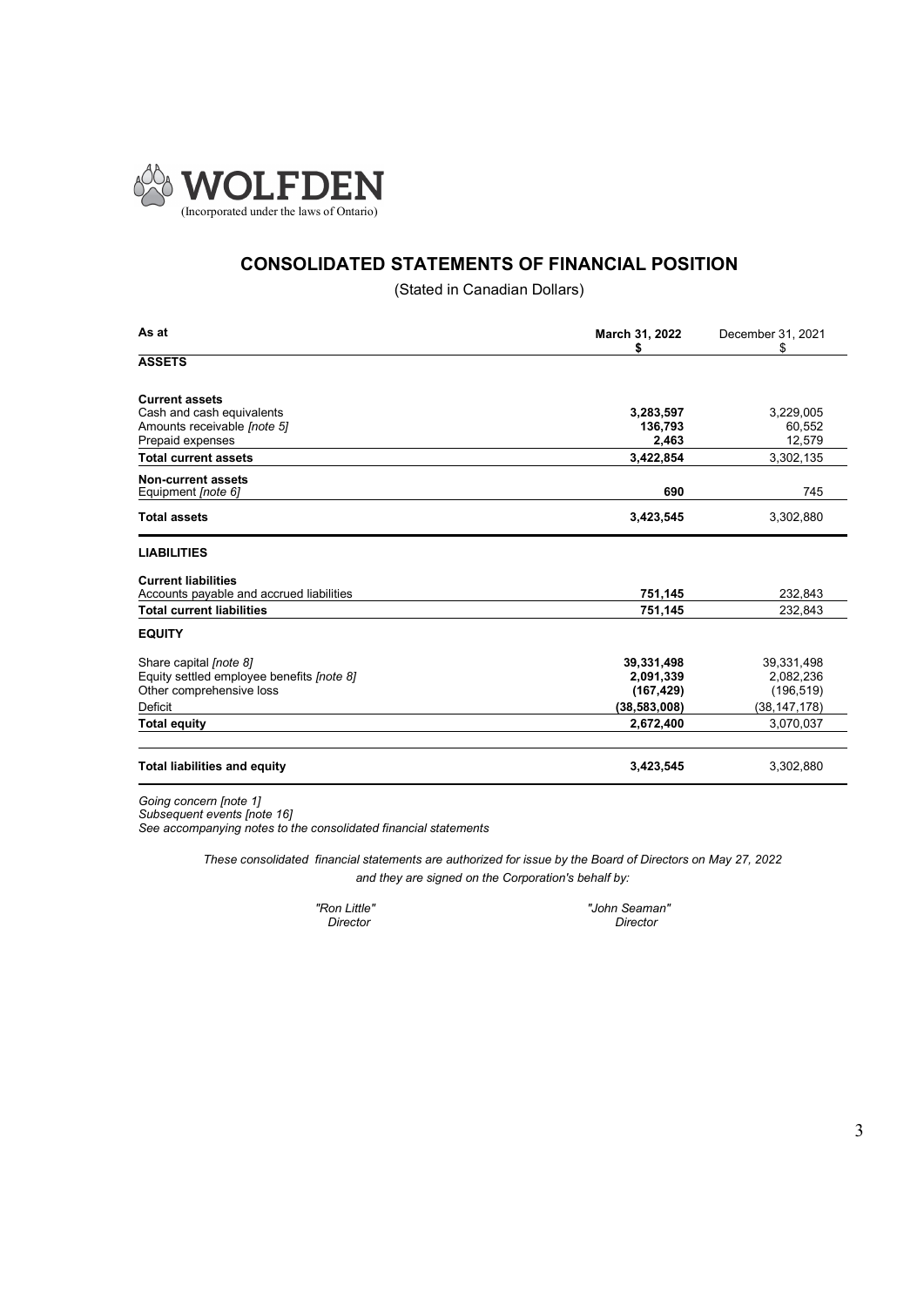

# CONSOLIDATED STATEMENTS OF LOSS AND COMPREHENSIVE LOSS

(Stated in Canadian Dollars)

|                                                                                                                                                                                                                                                                                  | For the three months ended March 31,                                   |                                                                                 |  |
|----------------------------------------------------------------------------------------------------------------------------------------------------------------------------------------------------------------------------------------------------------------------------------|------------------------------------------------------------------------|---------------------------------------------------------------------------------|--|
|                                                                                                                                                                                                                                                                                  | 2022<br>S                                                              | 2021<br>\$                                                                      |  |
| <b>EXPENSES</b>                                                                                                                                                                                                                                                                  |                                                                        |                                                                                 |  |
| Depreciation <i>(note 6)</i><br>Exchange loss/(gain)<br>Exploration and evaluation expenses [note 7]<br>Flow through interest penalty<br>General and administrative expenses<br>Professional fees<br>Share-based payments <i>[note 8]</i><br>Profit/ (Loss) before the following | 55<br>68,944<br>1,442,669<br>251,849<br>19,428<br>9,103<br>(1,792,048) | 74<br>(2, 280)<br>515,931<br>492<br>329,440<br>14,725<br>455,591<br>(1,313,973) |  |
| <b>INCOME</b><br>Investment income<br>Other income (note 12)<br>Loss before income taxes                                                                                                                                                                                         | 1,910<br>1,285,430<br>(1, 287, 340)                                    | 197<br>(1,313,776)                                                              |  |
| Income tax expense (recovery)                                                                                                                                                                                                                                                    | (68, 877)                                                              |                                                                                 |  |
| Loss for the year<br>Exchange differences related to foreign operations                                                                                                                                                                                                          | (435, 831)<br>29,090                                                   | (1,313,776)<br>(6, 518)                                                         |  |
| Total comprehensive loss for year                                                                                                                                                                                                                                                | (406, 741)                                                             | (1,320,294)                                                                     |  |
| Basic and diluted profit/ (loss) per share [note 9]                                                                                                                                                                                                                              | (0.00)                                                                 | (0.01)                                                                          |  |

See accompanying notes to the consolidated financial statements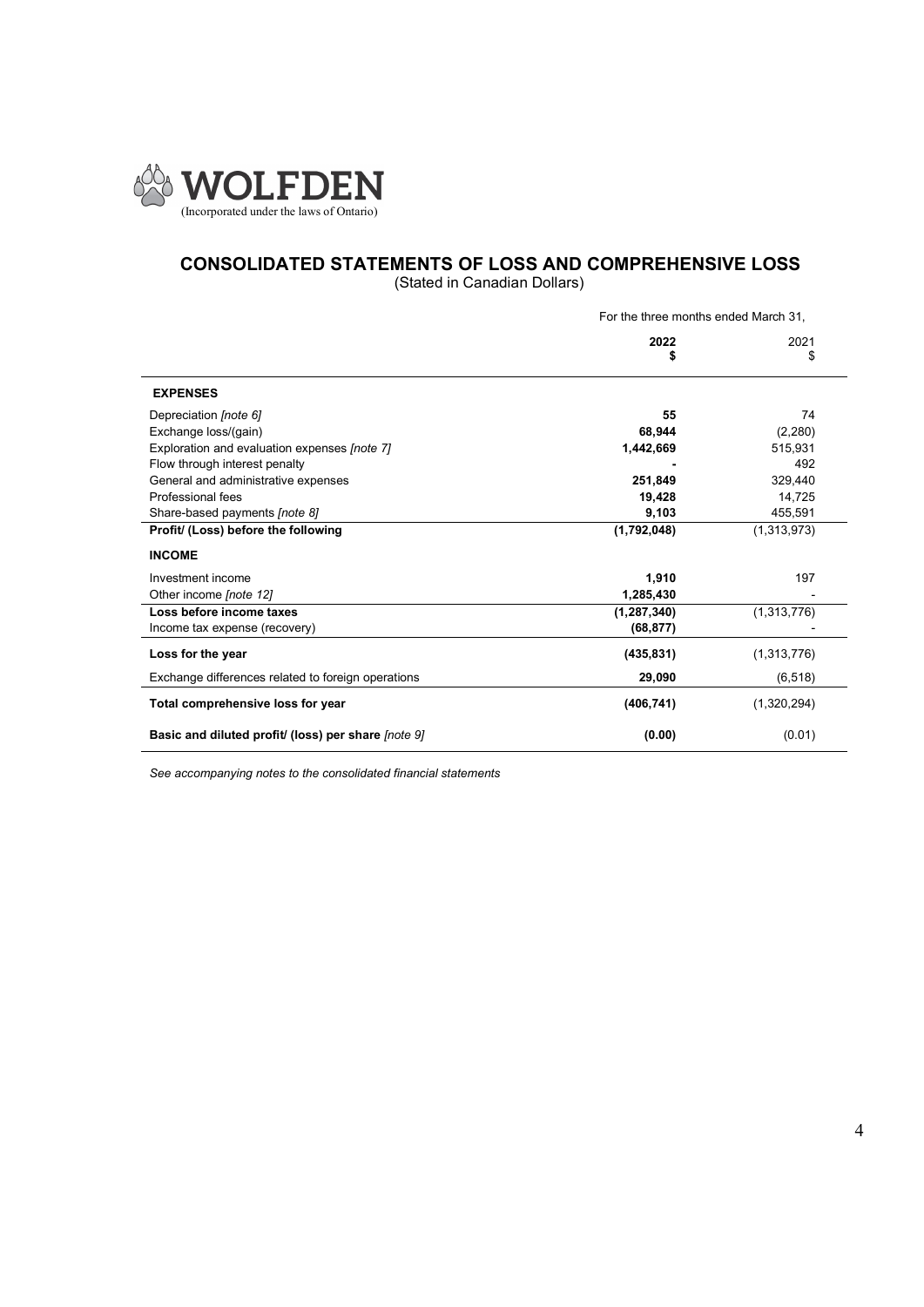

# CONSOLIDATED STATEMENTS OF CASH FLOWS

(Stated in Canadian Dollars)

|                                                              | For the three months ended March 31, |             |  |
|--------------------------------------------------------------|--------------------------------------|-------------|--|
|                                                              | 2022<br>S                            | 2021<br>S   |  |
| <b>OPERATING ACTIVITIES</b>                                  |                                      |             |  |
| Loss for the year                                            | (435, 831)                           | (1,313,776) |  |
| Depreciation                                                 | 55                                   | 74          |  |
| Share based payments                                         | 9,103                                | 455,591     |  |
| Income tax recovery                                          | (68, 877)                            |             |  |
| Changes in non-cash working capital related to operations    |                                      |             |  |
| Accounts receivable                                          | (7, 240)                             | (24, 809)   |  |
| Prepaid expenses                                             | 10,115                               | 7,802       |  |
| Accounts payable and accrued liabilities                     | 518,177                              | 101,235     |  |
| Cash used in operating activities                            | 25,502                               | (773, 883)  |  |
| <b>INVESTMENT ACTIVITIES</b>                                 |                                      |             |  |
| Redemption (purchase) of investments, net                    |                                      |             |  |
| Cash provided by investment activities                       |                                      |             |  |
| <b>FINANCING ACTIVITIES</b>                                  |                                      |             |  |
| Proceeds from shares issued in private placements            |                                      | 6,552,500   |  |
| Cash provided by financing activities                        |                                      | 6,552,500   |  |
|                                                              |                                      |             |  |
| Increase (Decrease) in cash and cash equivalents during year | 25,502                               | 5,778,617   |  |
| Cash and cash equivalents, beginning of year                 | 3,229,005                            | 972,401     |  |
| Effect of foreign exchange on cash and cash equivalents      | 29.090                               | (6, 518)    |  |
| Cash and cash equivalents, end of year                       | 3,283,597                            | 6,744,500   |  |

See accompanying notes to the consolidated financial statements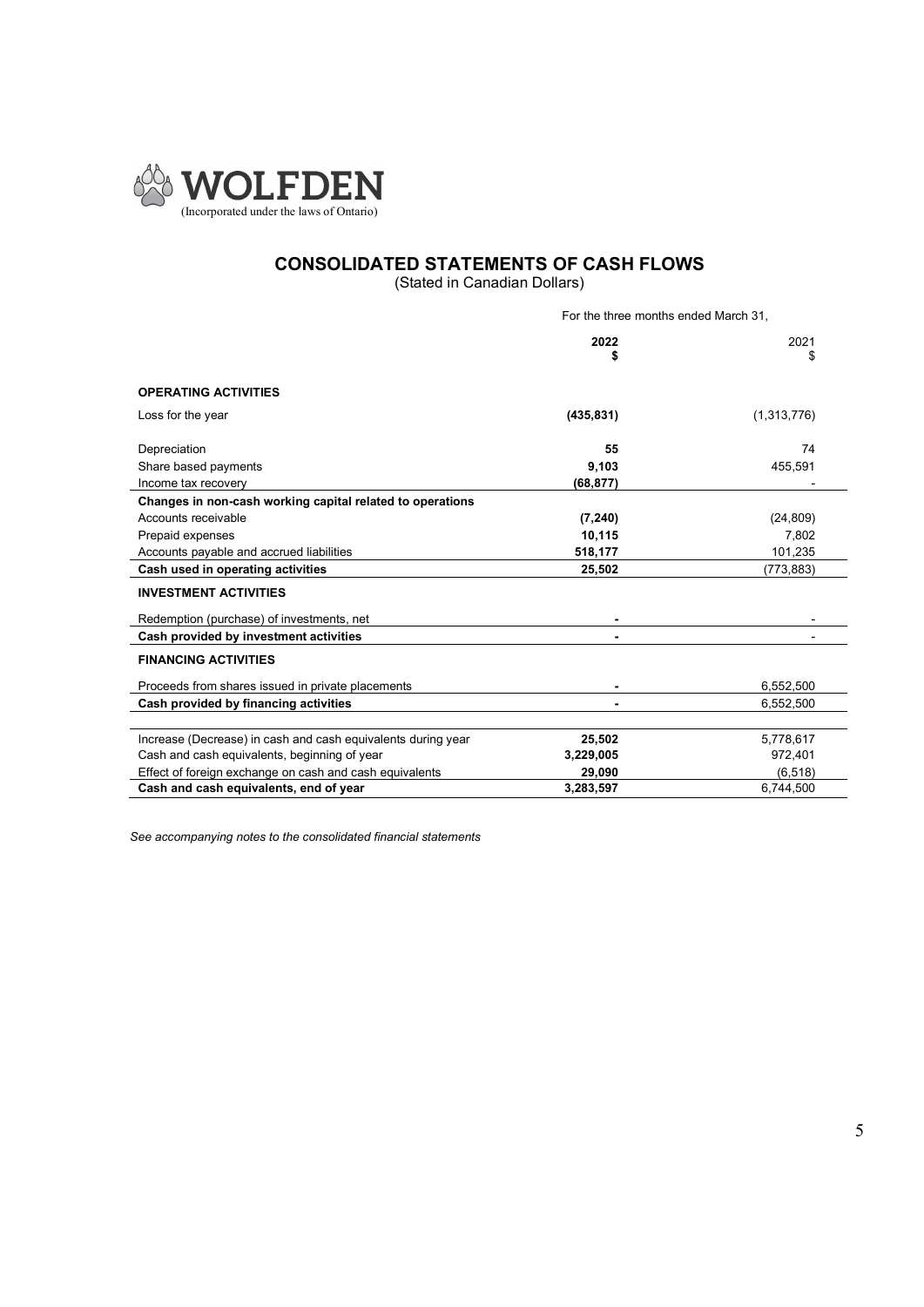

# CONSOLIDATED STATEMENTS OF CHANGES IN EQUITY

(Stated in Canadian Dollars)

|                                                          |                     | <b>Share Capital</b> |                                                   | <b>Reserves</b>                 |                   |                     |
|----------------------------------------------------------|---------------------|----------------------|---------------------------------------------------|---------------------------------|-------------------|---------------------|
| Issued and outstanding:                                  | Number of<br>Shares | <b>Share Capital</b> | <b>Equity Settled</b><br><b>Employee Benefits</b> | Foreign exchange<br>differences | Surplus/(Deficit) | <b>Total Equity</b> |
| <b>Balance as at</b><br>December 31, 2020                | 130,844,086         | 32,377,150           | 1,850,244                                         | (169, 062)                      | (33, 513, 176)    | 545,156             |
| Share based payments <i>(note 8)</i>                     |                     |                      | 455,591                                           |                                 |                   | 455,591             |
| <b>Private Placement 1</b>                               | 6,250,000           | 2,000,000            |                                                   |                                 |                   | 2,000,000           |
| <b>Private Placement 2</b>                               | 1.550.000           | 480.500              |                                                   |                                 |                   | 480,500             |
| <b>Private Placement 3</b>                               | 12,725,000          | 4,072,000            |                                                   |                                 |                   | 4,072,000           |
| Loss and comprehensive loss for the period               |                     |                      |                                                   | (6, 518)                        | (1,313,776)       | (1,320,294)         |
| <b>Balance as at</b><br>March 31, 2021                   | 151,369,086         | 38,929,650           | 2,305,835                                         | (175, 880)                      | (34,826,952)      | 6,232,953           |
| Share based payments [note 8]                            |                     |                      | 88,431                                            |                                 |                   | 88,431              |
| Restricted stock units                                   | 759,584             | 231,673              | (231, 673)                                        |                                 |                   |                     |
| Shares issued for mineral property <i>[note 8]</i>       | 690,000             | 170,175              | (80, 475)                                         |                                 |                   | 89,700              |
| Exchange difference on translating foreign<br>operations |                     |                      | 118                                               | (20, 939)                       | (19)              | (20, 840)           |
| Loss and comprehensive loss for the period               |                     |                      |                                                   |                                 | (3,320,207)       | (3,320,207)         |
| <b>Balance as at</b><br>December 31, 2021                | 152,818,670         | 39,331,498           | 2,082,236                                         | (196, 519)                      | (38, 147, 178)    | 3,070,037           |
| Share-based payments [note 8]                            |                     |                      | 9.103                                             |                                 |                   | 9,103               |
| Exchange difference on translating foreign<br>operations |                     |                      |                                                   | 29,090                          | 1                 | 29,091              |
| Loss and comprehensive loss for the period               |                     |                      |                                                   |                                 | (435, 831)        | (435, 831)          |
| <b>Balance as at</b><br>March 31, 2022                   | 152,818,670         | 39,331,498           | 2,091,339                                         | (167, 429)                      | (38, 583, 008)    | 2,672,400           |

See accompanying notes to the consolidated financial statements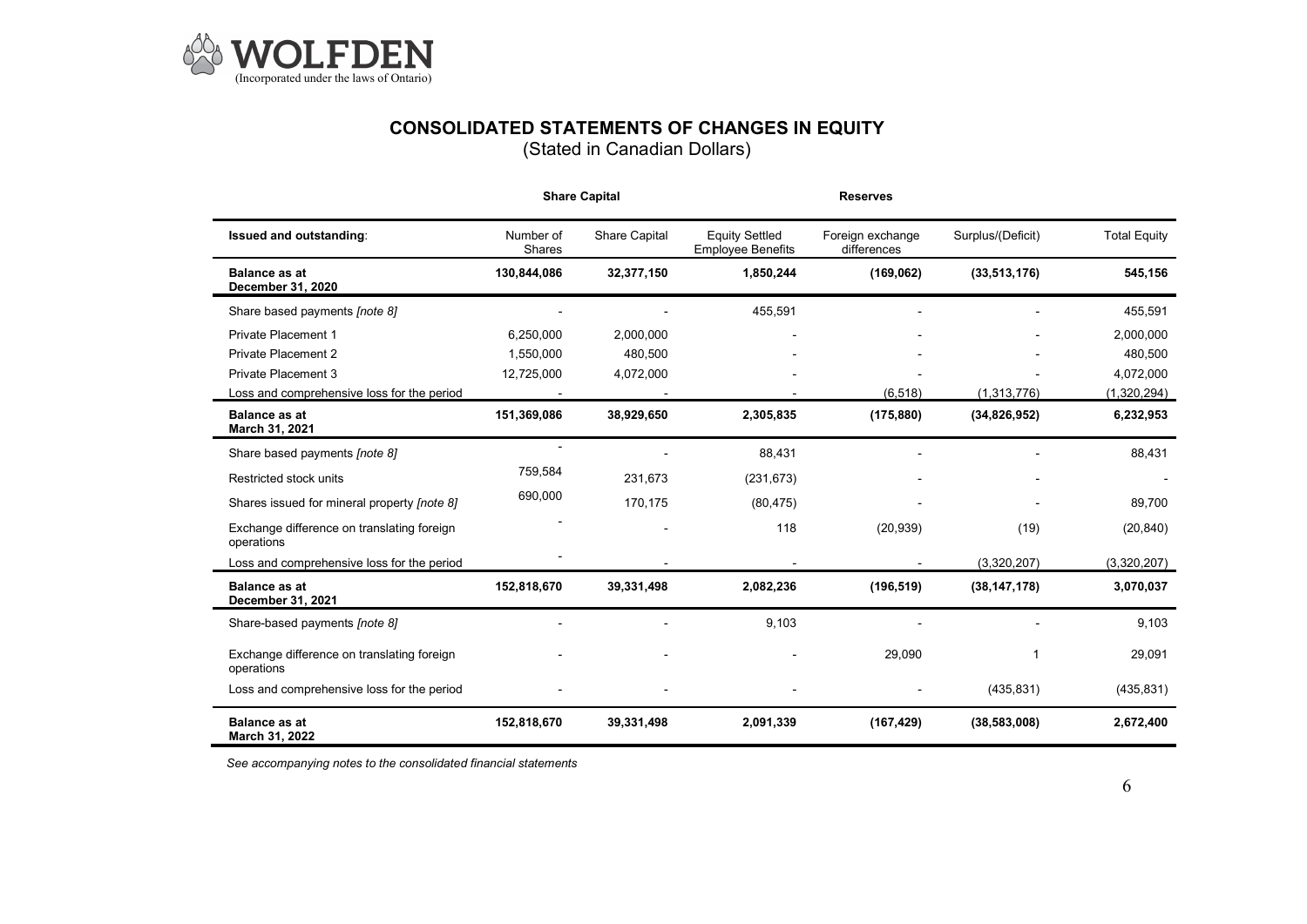

For the three months ended March 31, 2022 and 2021 (Stated in Canadian Dollars)

### 1. NATURE OF BUSINESS

Wolfden Resources Corporation (the "Corporation" or "Wolfden") was incorporated under the laws of the Province of Ontario on August 12, 2009. The principal business activity of the Corporation is the acquisition, exploration and development of mineral properties that it believes contain mineralization that will be economically recoverable in the future. The office address of the Corporation is 1100 Russell Street, Unit 5 Thunder Bay, Ontario, P7B 5N2.

#### Going concern

The Corporation, being in the exploration stage, is subject to risks and challenges similar to companies in a comparable stage of development. These risks include the challenges of securing adequate capital for exploration, development and operational risks inherent in the mining industry, global economics, health concerns and metal price volatility and there is no assurance management will be successful in its endeavors. At March 31, 2022, the Corporation has no ongoing source of operating cash flows but has raised \$6,552,500 through private placement of shares in the previous fiscal year. The Corporation incurred a net loss of \$435,831 for the three months ended March 31, 2022, (net loss of \$1,313,776 for the three months ended March 31, 2021) and has accumulated a deficit of \$38,583,008 (December 31, 2021 - \$38,147,178) since the inception of the Corporation. As at March 31, 2022, the Corporation had working capital of \$2,671,709 (December 31, 2021 – \$3,069,295). The Corporation's ability to continue as a going concern is largely dependent upon its ability to raise additional capital to continue the development of its mineral properties. Management attempts to raise additional capital whenever favorable market conditions exist.

Although the Corporation to date has been successful in securing sufficient funds, there remains material uncertainties that cast significant doubt on the Corporation's ability to continue as a going concern. It is not possible to predict whether financing efforts will be successful or if the Corporation will attain profitable levels of operation. These financial statements do not include any adjustments to the carrying values of assets and liabilities and the reported expenses and statement of loss and comprehensive loss classification that would be necessary should the Corporation be unable to continue as a going concern. These adjustments could be material.

### 2. SIGNIFICANT ACCOUNTING POLICIES

#### Basis of Presentation

These consolidated financial statements have been prepared in accordance with International Financial Reporting Standards ("IFRS") issued by the International Accounting Standards Board ("IASB") and interpretations of the IFRS Interpretations Committee ("IFRIC").

The consolidated financial statements of the Corporation for the three months ended March 31, 2022 were approved and authorized by the Board of Directors on May 27, 2022.

#### Basis of consolidation

The Corporation's consolidated financial statements consolidate those of its subsidiaries. The Corporation's subsidiaries are:

|                               | Percentage of<br>ownership | <b>Jurisdiction</b>  | <b>Principal activity</b> |
|-------------------------------|----------------------------|----------------------|---------------------------|
| Wolfden Resources Canada Inc. | 100%                       | Canada               | Mineral exploration       |
| Wolfden USA Inc.              | 100%                       | <b>United States</b> | Mineral exploration       |
| Wolfden Mt. Chase LLC         | 100%                       | <b>United States</b> | Mineral exploration       |
| Wolfden Big Silver LLC        | 100%                       | <b>United States</b> | Mineral exploration       |

All transactions and balances between the Corporation and its subsidiaries are eliminated on consolidation, including unrealized gains and losses on transactions between the companies.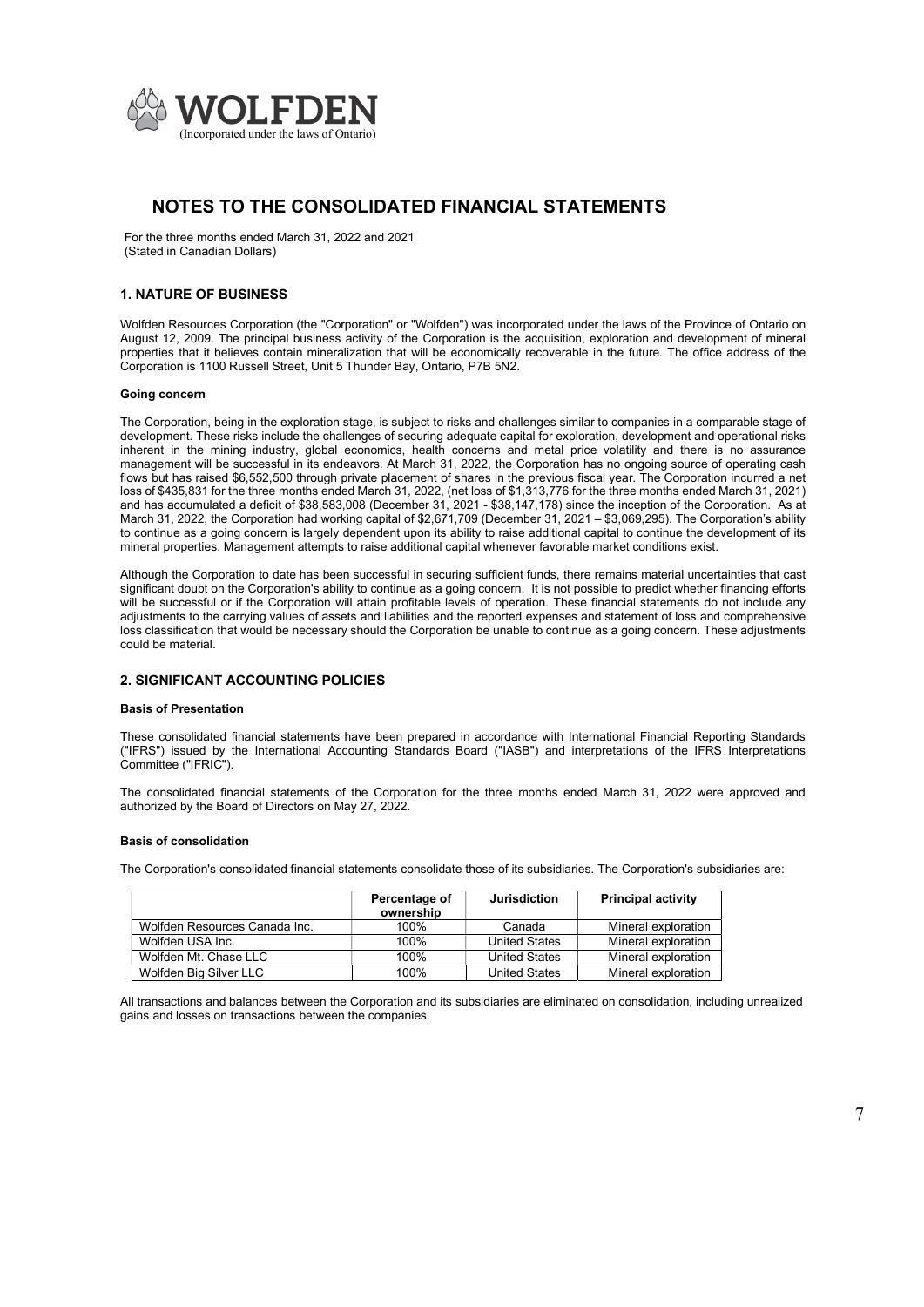

For the three months ended March 31, 2022 and 2021 (Stated in Canadian Dollars)

#### Foreign currency translation

The consolidated financial statements are presented in Canadian dollars (CAD), which is also the functional currency of the Corporation, as well as its subsidiary Wolfden Resources Canada Inc. The functional currency of the Corporation's subsidiaries, Wolfden USA Inc, Wolfden Mt. Chase LLC, and Wolfden Big Silver LLC is U.S. dollars (USD).

Foreign currency transactions are translated into the functional currency of the respective Corporation, using the exchange rates prevailing at the dates of the transactions (spot exchange rate). Foreign exchange gains and losses resulting from the settlement of such transactions and from the remeasurement of monetary items at year-end exchange rates are recognized in profit or loss.

In the Corporation's consolidated financial statements, all assets, liabilities and transactions of the Corporations' subsidiary are translated into CAD upon consolidation. On consolidation, assets and liabilities have been translated into CAD at the closing rate at the reporting date. Income and expenses have been translated into the Corporation's presentation currency at the average rate over the reporting period. Exchange differences are charged/credited to other comprehensive income and recognized in the currency translation reserve in equity. On disposal of a foreign operation the cumulative translation differences recognized in equity are reclassified to profit or loss and recognized as part of the gain or loss on disposal.

#### Functional currency

Management uses its judgement to determine the functional currency that most faithfully represents the economic effects of the underlying transactions, events and conditions. As part of this approach, management gives priority to indicators like the currency that mainly influences costs and the currency in which those costs will be settled and the currency in which funds from financing activities are generated. Management also assesses the degree of autonomy the foreign operation has with respect to operating activities.

#### Significant accounting judgements and estimates

In the application of the Corporation's accounting policies, which are described in Note 2 of the audited consolidated financial statements for the year ending December 31, 2021, management is required to make judgements, estimates and assumptions about the carrying amounts of assets and liabilities that are not readily apparent from other sources. The estimates and associated assumptions are based on historical experience and other factors that are considered to be relevant. Actual results may differ from these estimates.

#### Significant estimates

The preparation of these financial statements requires management to make estimates and assumptions that affect the reported amounts of assets and liabilities at the date of the financial statements and reported amounts of expenses during the reporting period. Actual outcomes could differ from these estimates. The financial statements include estimates, which by their nature are uncertain. The impacts of such estimates are pervasive throughout the consolidated financial statements and may require accounting adjustments based on future occurrences. Revisions to accounting estimates are recognized in the period in which the estimate is revised, and the revision affects both current and future periods. Significant estimates include:

- i. the inputs used in accounting for share purchase option expense in the statement of loss and comprehensive loss;
- ii. the provision for income taxes which is included in the statements of income and comprehensive income and composition of deferred income tax assets and liabilities included in the statement of financial position which have not yet been confirmed by the taxation authorities, and
- iii. the estimated useful lives of equipment and leaseholds which are included in the statement of financial position and the related depreciation included in the statement of loss and comprehensive loss.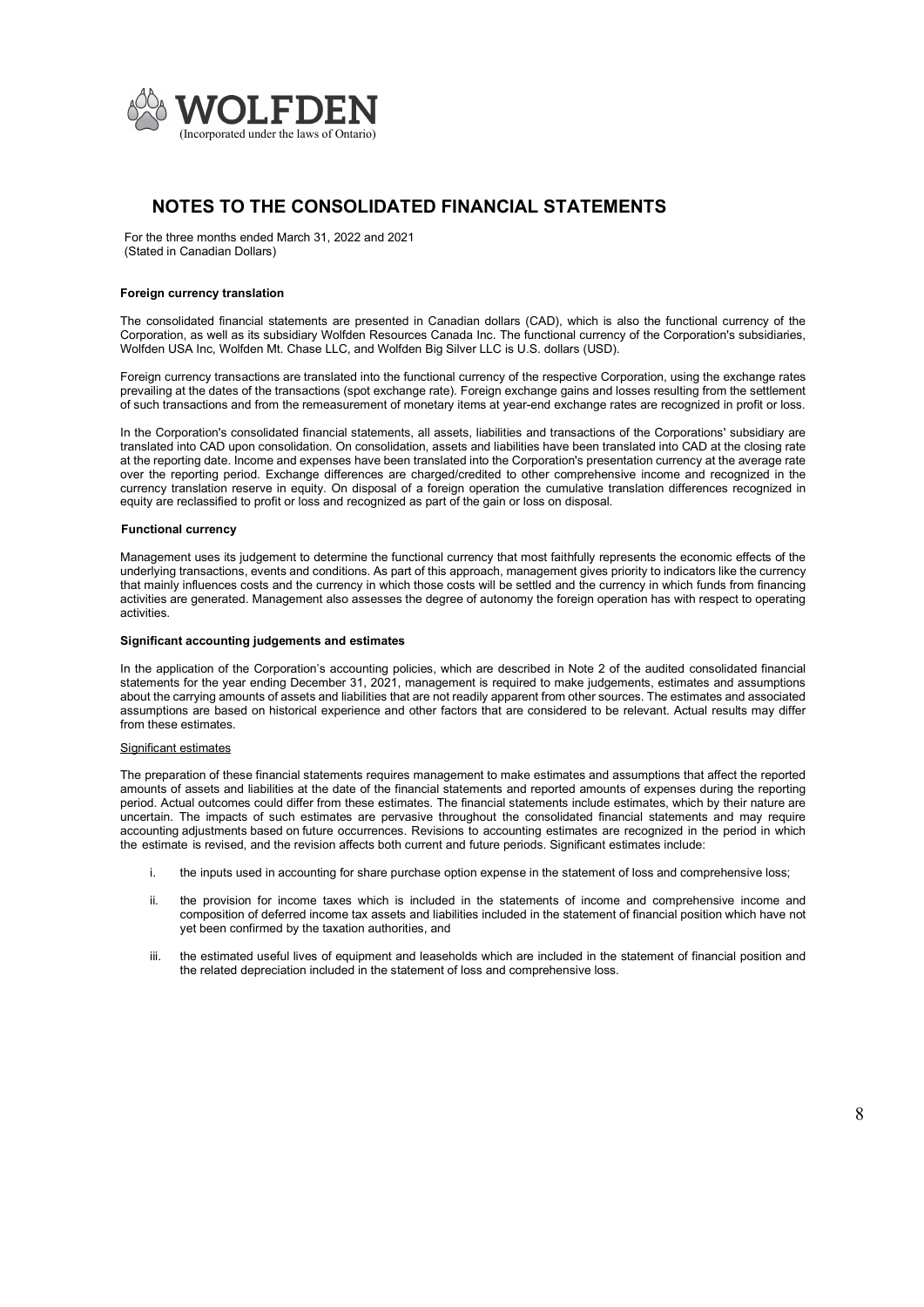

For the three months ended March 31, 2022 and 2021 (Stated in Canadian Dollars)

### 3. RECENT ACCOUNTING PRONOUNCEMENTS

The accounting policies adopted in the preparation of these consolidated financial statements have been prepared on the basis of all IFRS and interpretations effective as at March 31, 2022.

IAS 1 - Classification of liabilities as current or non-current

In January 2020, the IASB issued amendments to IAS 1 - Presentation of Financial Statements to clarify that liabilities are classified as either current or non-current, depending on the existence of the substantive right at the end of the reporting period for an entity to defer settlement of the liability for at least twelve months after the reporting period. The amendments are effective January 1, 2023 with early adoption permitted. The amendments are required to be adopted retrospectively. The Company does not anticipate any significant impact from these amendments on the financial statements as a result of initial application.

Amendments to IAS 12 and IFRS 1 – Deferred taxes related to assets and liabilities arising from a single transaction

In May 2021, the IASB issued amendments to IAS 12 - Income Taxes, which requires companies to recognize deferred tax on particular transactions that, on initial recognition, give rise to equal amounts of taxable and deductible temporary differences. The amendments are effective for annual reporting periods beginning on or after January 1, 2023 and are to be applied retrospectively. The Company does not expect a material impact from this amendment on the financial statements as a result of the initial application.

### 4. SEGMENTED INFORMATION

The Corporation's significant segments are represented by its separately identifiable exploration and evaluation properties (see note 7 for disclosure by property). The Corporation also operates in two distinct geographic areas. The Canadian operations are managed from the Corporation's head office in Thunder Bay. The U.S. operations are managed from an office in Maine.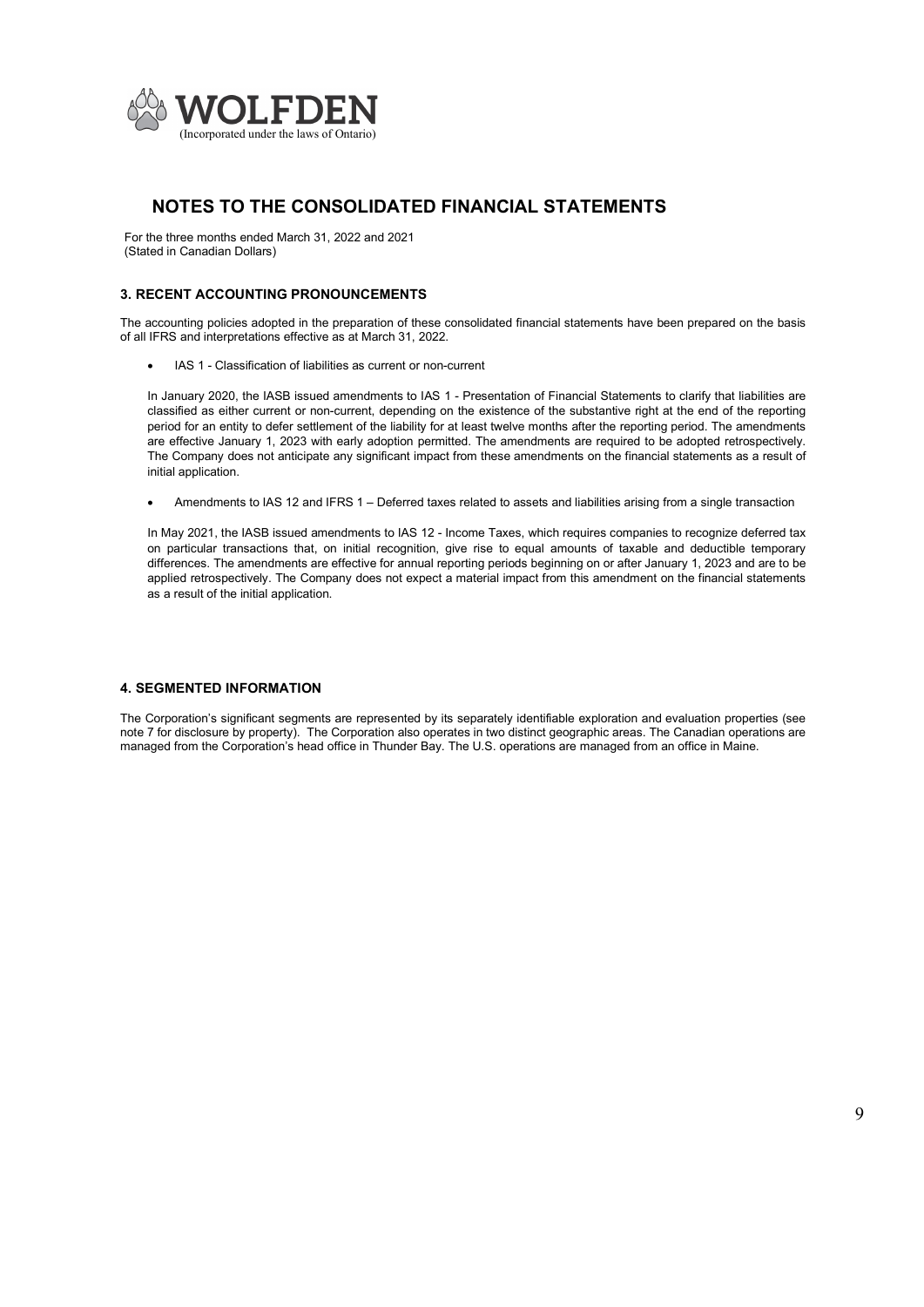

For the three months ended March 31, 2022 and 2021 (Stated in Canadian Dollars)

### For the three months ended March 31, 2022

|                                     | Canada    | <b>USA</b><br>5 | Total<br>\$ |
|-------------------------------------|-----------|-----------------|-------------|
| <b>Segmented Assets</b>             | 2,517,434 | 906,110         | 3,423,545   |
| <b>Segmented Liabilities</b>        | 635,083   | 116,062         | 751,145     |
| <b>Operating activities</b>         |           |                 |             |
| Depreciation                        | 55        |                 | 55          |
| Exchange loss                       | (49, 332) | (19, 612)       | (68, 944)   |
| Exploration and evaluation expenses | 1,091,009 | 351,660         | 1,442,669   |
| General and administrative          | 167,333   | 84,516          | 251,849     |
| Professional fees                   | 19,428    |                 | 19,428      |
| Share-based payments                | 9,103     |                 | 9,103       |
| Income tax expense                  |           | 68,877          | 68,877      |
| Total                               | 1,237,596 | 485,440         | 1,723,036   |
| Other items                         | 1,287,022 | 184             | 1,287,206   |
| Loss for the year                   | (49, 426) | (485, 256)      | (435, 831)  |

# For the three months ended March 31, 2021

|                                     | Canada<br>ъ | <b>USA</b><br>\$ | Total<br>Þ. |
|-------------------------------------|-------------|------------------|-------------|
| <b>Segmented Assets</b>             | 5,292,770   | 1,497,255        | 6,790,025   |
| <b>Segmented Liabilities</b>        | 425,072     | 132,000          | 557,072     |
| <b>Operating activities</b>         |             |                  |             |
| Depreciation                        | 74          |                  | 74          |
| Flow-through interest penalty       |             | 492              | 492         |
| Exchange loss                       | (9,720)     | 7,440            | (2,280)     |
| Exploration and evaluation expenses | 373,079     | 142,852          | 515,931     |
| General and administrative          | 189,659     | 139,781          | 329,440     |
| Professional fees                   | 14,725      |                  | 14,725      |
| Share-based payments                | 427,694     | 27,897           | 455,591     |
| Total                               | (995, 511)  | (318, 462)       | (1,313,973) |
| Other items                         |             | 197              | 197         |
| Profit/(Loss) for the period        | (995, 511)  | (318, 265)       | (1,313,776) |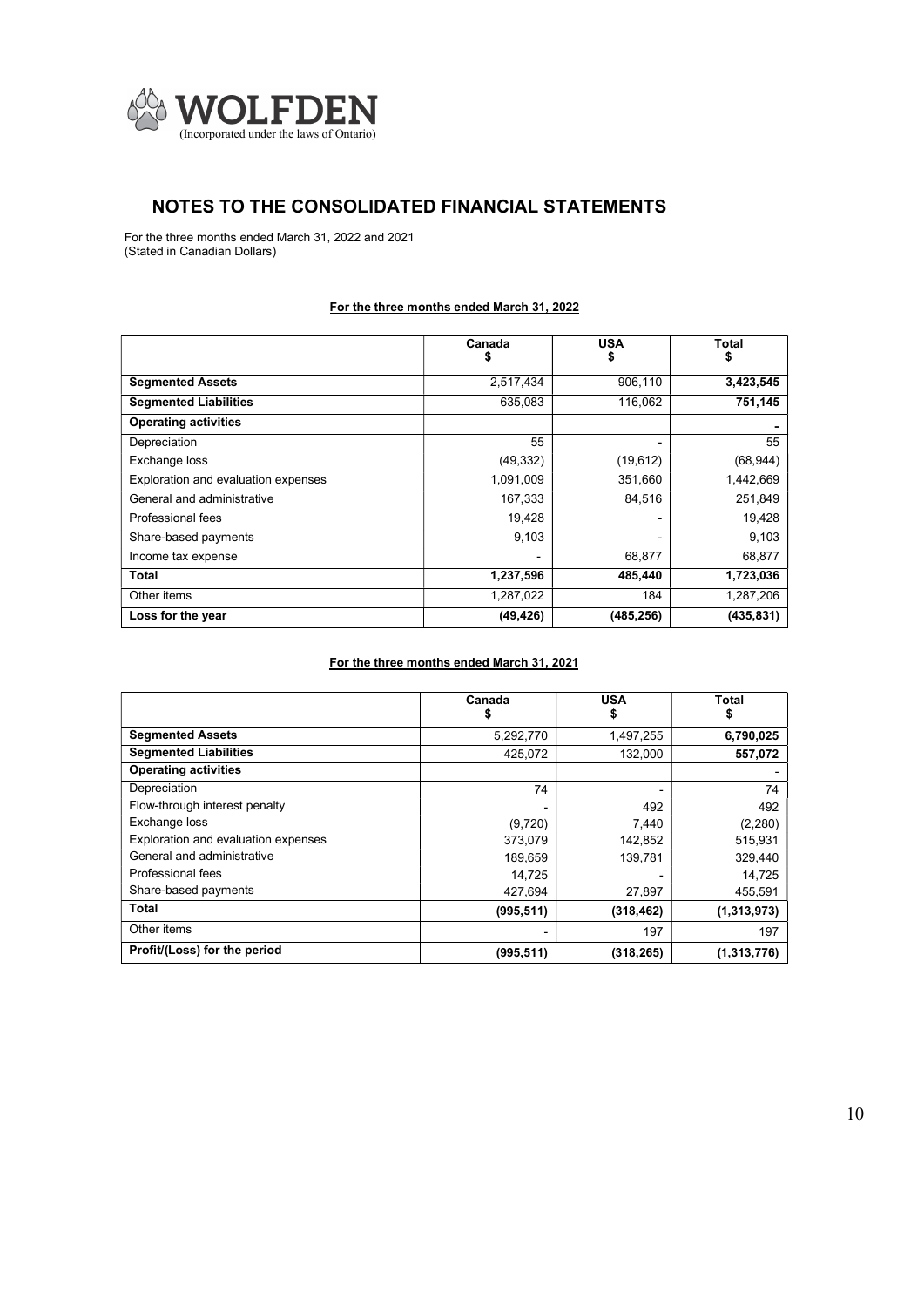

For the three months ended March 31, 2022 and 2021 (Stated in Canadian Dollars)

### 5. AMOUNTS RECEIVABLE

For the three months ended March 31,2022 and 2021 (Stated in Canadian Dollars)

|                       | 2022    | 2021   |
|-----------------------|---------|--------|
| Recoverable taxes (i) | 136.793 | 36,466 |
| Trade receivables     |         | 2.265  |
| Total                 | 136,793 | 38,731 |

(i) Recoverable taxes include Canadian harmonized sales tax receivable and also includes \$68,877 (\$54,414 USD), which is recoverable as a result of overpayment of taxes in the fiscal year 2020 for Wolfden USA Inc. resulting from a change in US tax policy related to COVID 19.

### 6. EQUIPMENT AND LEASEHOLDS

|                                 | Computer<br><b>Equipment</b> | Total  |
|---------------------------------|------------------------------|--------|
|                                 |                              | \$     |
| Cost                            |                              |        |
| Balance, January 01, 2021       | 13,120                       | 13,120 |
| Balance, December 31, 2021      | 13,120                       | 13,120 |
| Balance, March 31, 2022         | 13,120                       | 13,120 |
| <b>Accumulated depreciation</b> |                              |        |
| Balance, January 01, 2021       | 12.110                       | 12,110 |
| Depreciation for the period     | 265                          | 265    |
| Balance, December 31, 2021      | 12.375                       | 12,375 |
| Depreciation for the period     | 55                           | 55     |
| Balance, March 31, 2022         | 12,430                       | 12,430 |
| <b>Carrying amounts</b>         |                              |        |
| December 31, 2021               | 745                          | 745    |
| March 31, 2022                  | 690                          | 690    |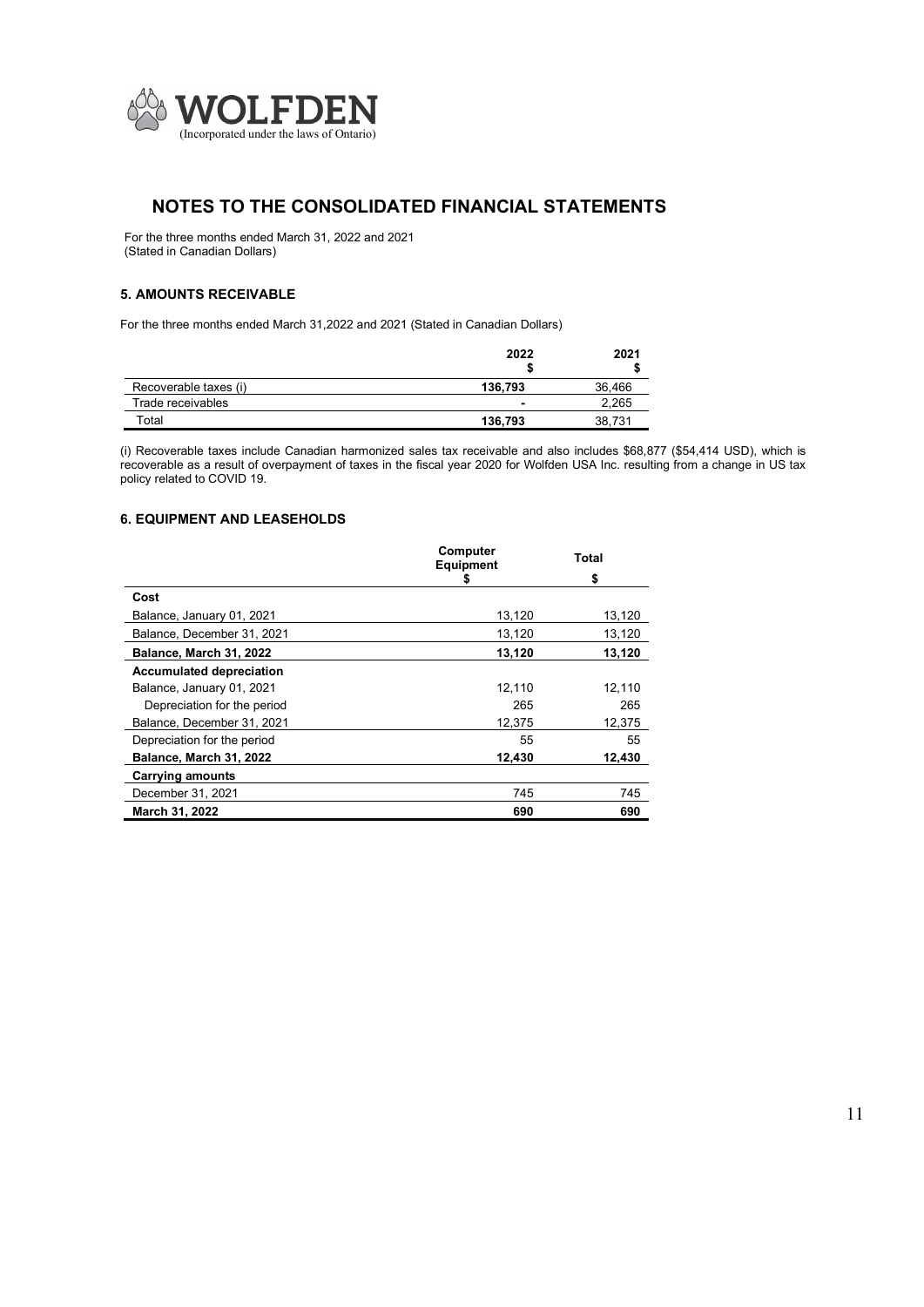

For the three months ended March 31, 2022 and 2021 (Stated in Canadian Dollars)

### 6. EXPLORATION AND EVALUATION

### For the three months ended 31<sup>st</sup> March, 2022

|                          | <b>Manitoba</b><br>Nickel | <b>Pickett</b><br><b>Mountain</b> | Teta-<br>Gouche | <b>Maine Other</b> | <b>Total for</b><br>Period | <b>Total inception</b><br>to date |
|--------------------------|---------------------------|-----------------------------------|-----------------|--------------------|----------------------------|-----------------------------------|
| Analysis                 |                           |                                   | 8,151           |                    | 8.151                      | 838,677                           |
| Geological               | 42.463                    | 16.274                            | 4,695           | 18.704             | 82.135                     | 3,167,685                         |
| Geophysical              | 15.000                    |                                   | 36,129          | 107.437            | 158.566                    | 2,826,475                         |
| Geochemical              | 240                       |                                   | 4,764           | 57,189             | 62,192                     | 345,901                           |
| Travel                   | 16.058                    | 7,236                             |                 | 10,280             | 33.574                     | 688,345                           |
| Drilling                 | 920,922                   |                                   | 103             |                    | 921,025                    | 7,385,893                         |
| Property Work            |                           | 858                               | 33,555          |                    | 34,413                     | 754,792                           |
| Ops Support              | 5.000                     | 5,452                             | 600             | 25.457             | 36.509                     | 398,768                           |
| Administration           | $1.500 -$                 |                                   | 1,830-          |                    | $3.330 -$                  | 754,906                           |
| Development              |                           | 102,774                           |                 |                    | 102,774                    | 102,774                           |
| <b>Total Exploration</b> | 1,001,182                 | 132,594                           | 89,827          | 219,066            | 1,442,669                  | 17,264,246                        |
| Other costs              |                           |                                   |                 |                    |                            | 21,133,497                        |
| Total                    | 1,001,182                 | 132,594                           | 89,827          | 219,066            | 1,442,669                  | 38,397,743                        |

### For the three months ended March 31, 2021

|                          | <b>Rice</b> | <b>Pickett</b>           | Teta-                    | Orvan        | Other                    | <b>Total for</b> | <b>Total inception</b> |
|--------------------------|-------------|--------------------------|--------------------------|--------------|--------------------------|------------------|------------------------|
|                          | Island      | <b>Mountain</b>          | gouche                   | <b>Brook</b> |                          | Period           | to date                |
| Analysis                 |             | 38,336                   |                          |              |                          | 38,336           | 868,861                |
| Geological               | 73,434      | 22,663                   | 17,445                   | 21,437       | 10,311                   | 145,290          | 3,230,840              |
| Geophysical              | 80          | 1,006                    | $\overline{\phantom{0}}$ | -            | 3,386                    | 4,472            | 2,672,380              |
| Geochemical              |             |                          |                          |              |                          |                  | 283,709                |
| Travel                   |             | 6,158                    | $\overline{\phantom{0}}$ |              | $\blacksquare$           | 6,158            | 660,930                |
| Drilling                 | 276,123     |                          |                          |              |                          | 276,123          | 6,740,991              |
| <b>Property Work</b>     |             |                          |                          |              |                          |                  | 720,379                |
| Ops Support              | 1.546       | 43,047                   | $\blacksquare$           | 600          | $\overline{\phantom{0}}$ | 45,193           | 407,452                |
| Administration           |             | 359                      |                          |              |                          | 359              | 751,965                |
| <b>Total Exploration</b> | 351,183     | 111,569                  | 17,445                   | 22,037       | 13,697                   | 515,931          | 16,337,507             |
| Other costs*             |             | $\overline{\phantom{0}}$ |                          |              |                          |                  | 21,133,497             |
| Total                    | 351,183     | 111,569                  | 17,445                   | 22,037       | 13.697                   | 515,931          | 37,471,004             |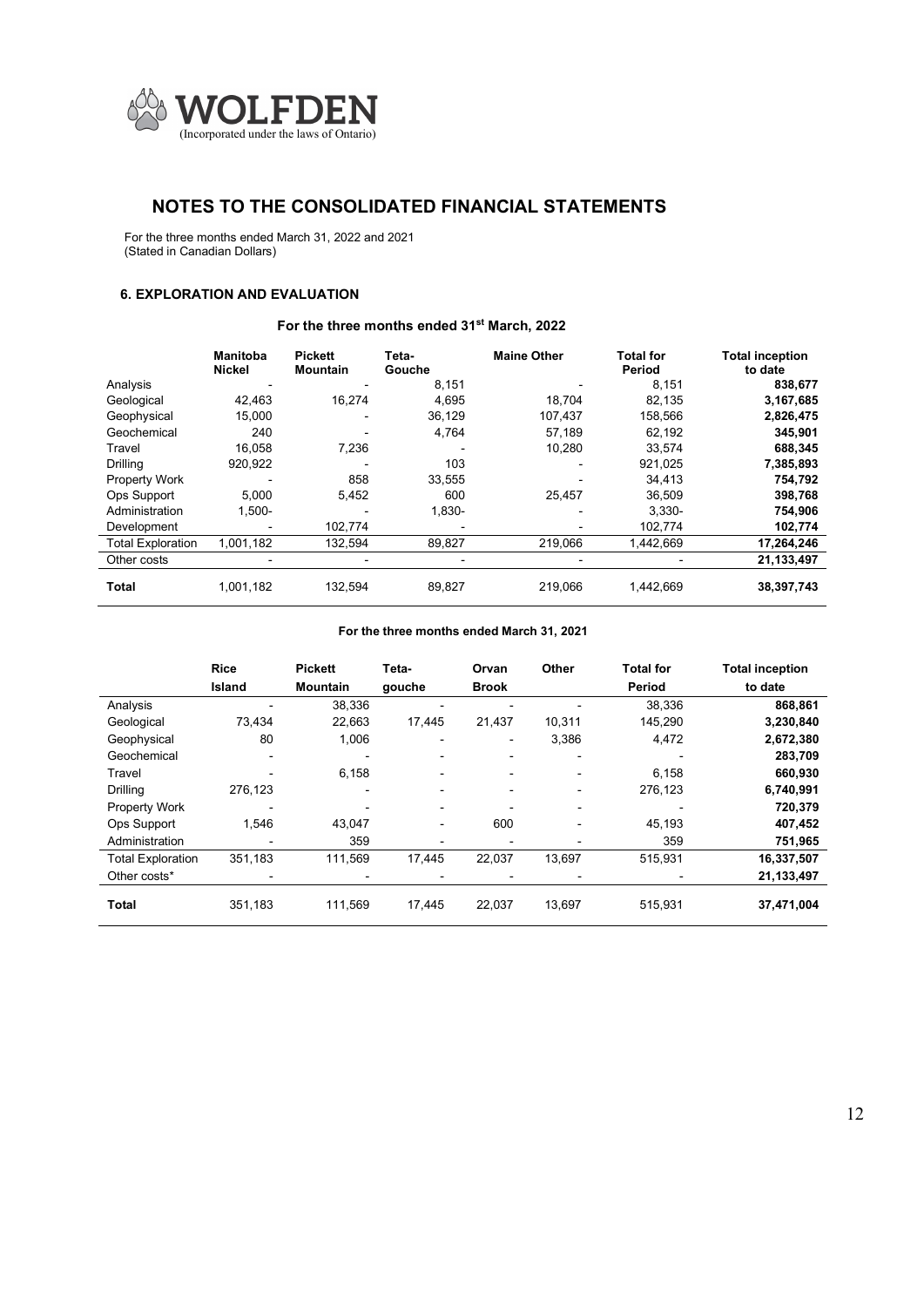

For the three months ended March 31, 2022 and 2021 (Stated in Canadian Dollars)

#### Mineral property acquisitions and agreements

#### Maine, U.S.A.

#### Pickett Mountain Property

On November 16, 2017, the Corporation acquired a 100% interest in the Pickett Mountain Property (the "Property"), located in Penobscot County, northern Maine, U.S.A for a cash purchase price of \$11,292,055 (US\$8.5 million) (the "Acquisition").

To fund the acquisition of the Property, the Corporation entered into a Royalty Agreement that granted a 1.35% gross sales royalty on the Property to Altius Resources Inc. ("Altius"), a wholly owned subsidiary of Altius Minerals Corporation, for cash consideration of \$7,663,800 (US\$6,000,000) and completed a non-brokered private placement (the "Offering") of 20,200,000 subscription receipts ("Subscription Receipts") at a price of \$0.25 per Subscription Receipt for gross proceeds of \$5,050,000, with Altius subscribing for 14,200,000 Subscription Receipts. The subscription receipts were converted into 14,200,000 common shares of the Corporation.

Pursuant to the Royalty Agreement, Altius has the option to purchase an additional 0.50% gross sales royalty at any time before the first anniversary of commercial production for US\$7,500,000. In addition, the Corporation granted Altius certain rights to convert the Pickett Mountain Royalty to equity under certain terms, or to exchange the royalty for a similar royalty on the Corporation's Orvan Brook property. Furthermore, the Corporation agreed to use its best efforts to sell or transfer the timber from the project for gross proceeds of US\$5,000,000 or such other amount as agreed to by Wolfden and Altius, acting reasonably (the "Timber Proceeds"). Wolfden is required to pay Altius 20% of the Timber Proceeds. These terms as shown were amended from the original agreement on October 7, 2020.

On January 22, 2020, the Corporation secured up to US\$4.5 million in non-dilutive funding by selling-forward \$5 million worth of timber from its Pickett Mountain Property. Under the terms of the agreement the Corporation received US\$3 million and is entitled to receive an additional US\$1.5 million between the 4th and 5th anniversary of the agreement. The timber company has the right to harvest US\$5 million of timber from the property over 5 years. For the year ended December 31, 2020, the Corporation recorded net timber sales proceeds of \$3,140,880 (US\$ 2,400,000), that are net of 20% (US\$600,000) that was passed onto to Altius as per the Royalty Agreement (2019 - \$252,326). The entire amount of the proceeds was recognized as no further performance obligation is required by the Corporation. These funds are not being placed in escrow and have been included in the working capital of the Corporation

Pursuant to the Royalty Agreement, Altius has a conversion right and exchange right. The Call Right, which related to Altius's call option on the Timber Rights, was eliminated in the October 7, 2020 amendment of the Royalty Agreement as a direct result of the Corporations January 22, 2020 \$4.5 million timber sale agreement which by effect, eliminated the possibility for any potential call option on those Timber Rights. Each or the other two rights are valid and are summarized below.

#### Conversion Right

At any time after November 14, 2023, Altius will have the right to convert the Pickett Mountain Royalty, in accordance with the terms of the Royalty Agreement, to cash or Common Shares, or a combination thereof (the "Conversion Right"). Upon the exercise of the Conversion Right, the Common Share consideration to be received by Altius will be equal to the lesser of: (a) the number of Common Shares that is equal in Royalty Value; and (b) the number of Common Shares that does not exceed 19.99% of all outstanding Common Shares on a partially diluted basis. The remaining balance of the Royalty Value is to be paid to Altius in cash. Under the Royalty Agreement, "Royalty Value" means an amount equal to the aggregate of: (i) all amounts paid by Altius to Wolfden (including the purchase price consideration paid by Altius) in respect of the Pickett Mountain Royalty, minus (ii) all timber Proceeds received by Altius, minus (iii) all other payments received by Altius in respect of the Pickett Mountain Royalty. The Common Share conversion price is the greater of: (i) \$0.05 per Common Share; and (ii) the volume weighted average trading price of the Common Shares on the TSXV (or any other principal exchange on which the Common Shares are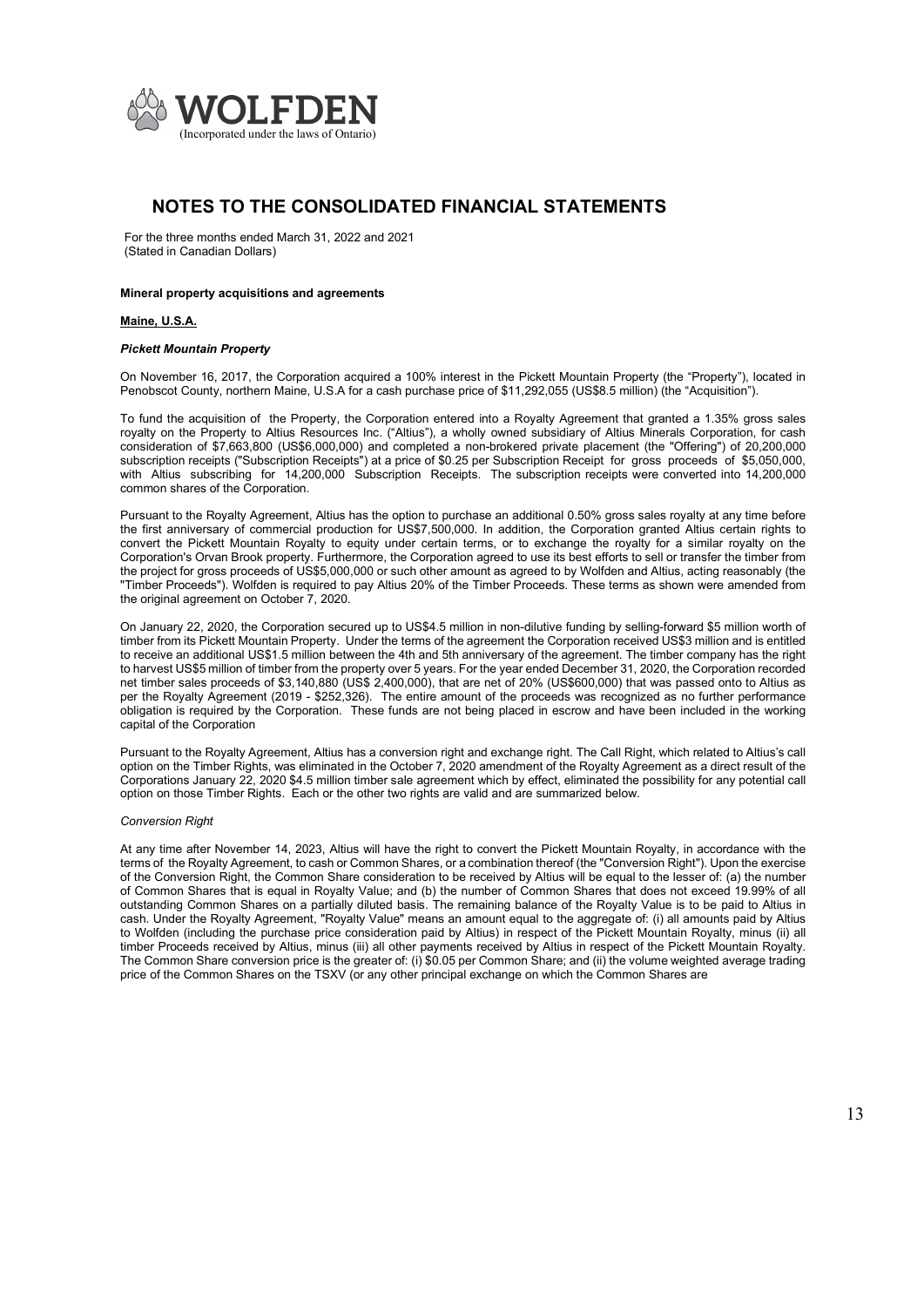

For the three months ended March 31, 2022 and 2021 (Stated in Canadian Dollars)

trading) for the twenty consecutive trading days immediately preceding the date of the exercise of the Conversion Right. Upon the exercise of the Conversion Right and satisfaction of the payment thereof by Wolfden, any remaining Escrowed Proceeds will be released to Wolfden.

#### Exchange Right

Under the Royalty Agreement, Altius has the right to exchange the Pickett Mountain Royalty to a gross sales royalty in respect of the Orvan Brook property, which will be calculated and payable on the same terms as the terms of the Pickett Mountain Royalty in effect on the date of exchange, mutatis mutandis.

During the period ending September 30, 2019, Altius and Wolfden agreed to an amendment to their Offering and Subscription Agreements, dated November 14, 2017 whereby during any period when the common shares of Wolfden are trading on the Toronto Stock Exchange Venture Exchange at a volume-weighted average trading price of not less than \$0.60 per common share for at least 20 consecutive trading days, it will, upon written request by Wolfden during such period, exercise its warrants. Altius currently holds 7,100,000 Wolfden common share purchase warrants priced at \$0.35 per share with a termination date of November 15, 2022.

#### Timber Agreements

On January 22, 2020, the Corporation secured up to US\$4.5 million in non-dilutive funding for its exploration projects by sellingforward timber from its wholly owned Pickett Mountain Zn-Pb-Cu-Ag-Au Project in Maine, USA. Under the terms of a 5 year stumpage agreement with a privately owned Maine timber company, the Corporation received US\$3 million upon closing and is entitled to receive an additional US\$1.5 million between the 4th and 5th anniversary of the agreement. The timber company has the right to harvest US\$5 million of timber from the property over 5 years. In addition, the timber company also granted Wolfden an option to earn a 100% interest (less an NSR) in the mineral rights of the property that adjoins Pickett Mountain as well as longterm road access rights for the current forest road used to reach the Pickett Mountain deposit from the state highway #11. As part of the Altius Royalty agreement on Pickett Mt., dated November 2017 and as amended on October 7, 2020 and on February 8, 2022, Altius and the Corporation executed an amendment to their Pickett Mountain Royalty Agreement where Altius increased its royalty for the payment of US\$1 million to the Corporation on signing. As per the terms of the agreement, Altius will receive the next US\$1.2 million in net timber revenues and thereafter increases its future timber royalties from 20% to 30%. The 30% royalty will also apply to any revenue generated from the sale of any timber related carbon credits from the Property.

#### Other properties, Maine USA

On April 6, 2019, the Corporation's U.S. subsidiary entered into a mineral rights earn-in agreement on a property located in Maine, U.S.A. The agreement called first and second year lease payments of \$25,000 USD, both of which have been paid.

On November 30, 2020, the Corporation's U.S. subsidiary entered into a mineral rights earn-in agreement on a property in Maine referred to as the Big Silver Project. The agreement called for a first-year payment of \$50,000 which has been paid. The Corporation is assessing the project and compiling the historical data so that it can be in a position to drill some confirmation holes in H2 2021.

### New Brunswick, Canada

#### Tetagouche Property

On January 6, 2014, the Corporation closed a definitive purchase agreement (the ""Agreement"") to acquire a large strategic land package (the ""Property"") situated in the Bathurst Mining Camp and surrounding area in northeastern New Brunswick. Wolfden acquired the Property from 8100896 Canada Inc., a wholly owned subsidiary of GeoVenCap Inc. (the "Vendor"). Pursuant to the terms of the Agreement, the Corporation purchased all of the

Vendor's right, title and interest to and in the Property for cash consideration of \$125,000 and 571,428 common shares of Corporation (the "Consideration Shares") having a value of \$100,000. The Consideration Shares were subject to a four month hold period under applicable securities laws in Canada.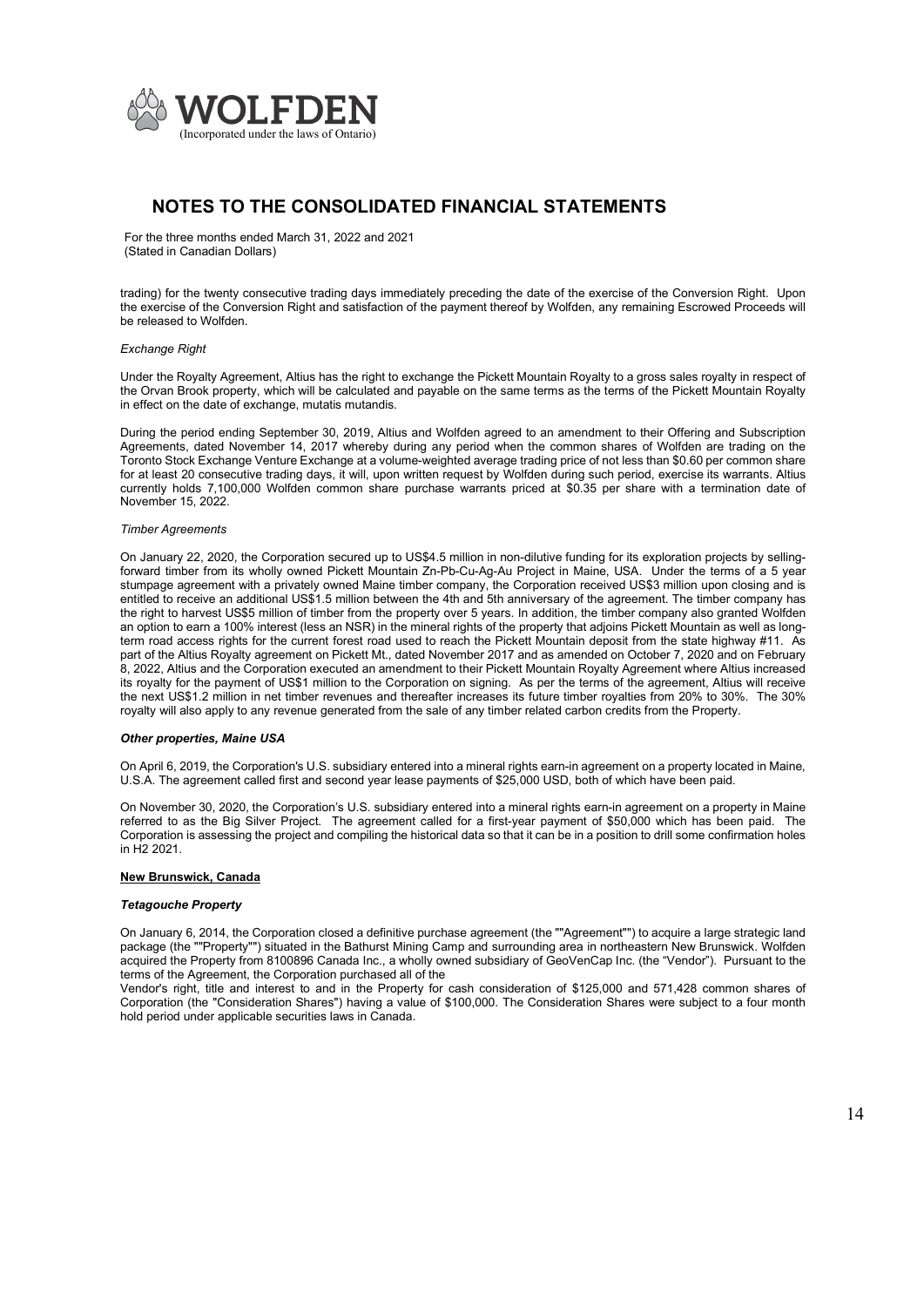

For the three months ended March 31, 2022 and 2021 (Stated in Canadian Dollars)

#### Orvan Brook Property

On January 3, 2017, the Corporation acquired through claim staking the Orvan Brook property located in the Bathurst Mining Camp, west of the town of Bathurst, New Brunswick.

#### Clarence Stream Property Agreements

On August 2, 2016, the Corporation entered into a definitive option agreement (the "Option Agreement") with 2520885 Ontario Inc. and Galway Metals Inc. (collectively the "Optioner"), whereby the Optioner has agreed to acquire a 100% undivided interest in Wolfden's Clarence Stream property (the "Property"), located in southwestern New Brunswick.

In order to earn a 100% interest in the Property, the Optioner will make cash payments to Wolfden totaling \$3,250,000 over a 3 year period (the "Option Period"). In addition, the Optioner will grant Wolfden a 1% Net Smelter Return Royalty (the "NSR") from any minerals produced on the Property; the Optioner can purchase the NSR from Wolfden at any time for the sum of \$2,000,000. The Optioner has made all payments as of August 2019 in order to earn a 100% interest in the Property less the 1% NSR held by Wolfden.

Under the terms of the Option Agreement, the Optioner will make scheduled cash payments to Wolfden comprising \$750,000 on signing of the Option Agreement (the "Effective Date") (payment received), \$750,000 on or before the first anniversary of the Effective Date (payment received and included in "Gain on disposal of mineral properties" in 2017), \$1,000,000 on or before the second anniversary of the Effective Date (payment received and included in "Gain on disposal of mineral properties" in 2018) and \$750,000 on or before the third anniversary of the Effective Date. On July 9, 2019, the Corporation received \$750,000 from Galway Metals Inc. as the final payment in relation to their Earn-in Option for completing a 100% interest in the Clarence Stream property (payment received and included in "Gain on disposal of mineral properties" in 2019). Wolfden retains a 1% NSR subject to buy back conditions held by Galway.

During the Option Period, the Optioner is solely responsible for carrying out and administering exploration, development and mining work on the Property and obtaining all regulatory and third party consents, approvals and authorizations to carry out such work.

#### Brunswick No. 6 West Property

On April 29, 2015, the Corporation acquired, by claim staking, the Brunswick No. 6 West property (the "Property). The wholly owned Property is located southwest of the City of Bathurst, in the heart of the Bathurst Mining Camp.

#### Manitoba, Canada

#### Rice Island Property

On September 15, 2015, the Corporation acquired a 100% interest in the Rice Island nickel-copper deposit situated on the Rice Island property (the "Property") through claim staking. The Property is located in west-central Manitoba at Wekusko Lake, just east of the Snow Lake concentrator complex owned by Hudbay Minerals Inc. claims on the land prior to Wolfden's staking of the claim. Wolfden has responded to the Notice and is confident that it has clear and legal title to the subject claim as confirmed by the issuing of the recording certificate by the Manitoba Mining Recorder. This matter was brought to a resolution in conjunction with the signing of the Rice Island Tie-On Property ("RITOP") agreement described below. On September 21, 2016, the Corporation entered into an option agreement to expand the Rice Island property by earning a 100% interest in the Rice Island Tie-On Property, located adjacent to Wolfden's existing Rice Island property. Under terms of the option agreement with the Vendor, to earn a 100% interest in the RITOP, the Corporation must make cash payments totaling \$250,000 and issue 500,000 common shares of Wolfden annually over a five-year period, on or before the anniversary date of the signing of the agreement. A \$25,000 cash payment and the issuance of 100,000 common shares was completed on signing. In addition, the Corporation must incur \$1,000,000 in exploration expenditures over the same five-year period including \$100,000 in the first year. As at December 31, 2019, the exploration commitments have been completed and, in 2021 the cash annual cash payments to earn into the project were completed. Starting in September 2022, an annual cash payment of \$50,000 as an advance royalty payment, shall be paid to a maximum of \$250,000.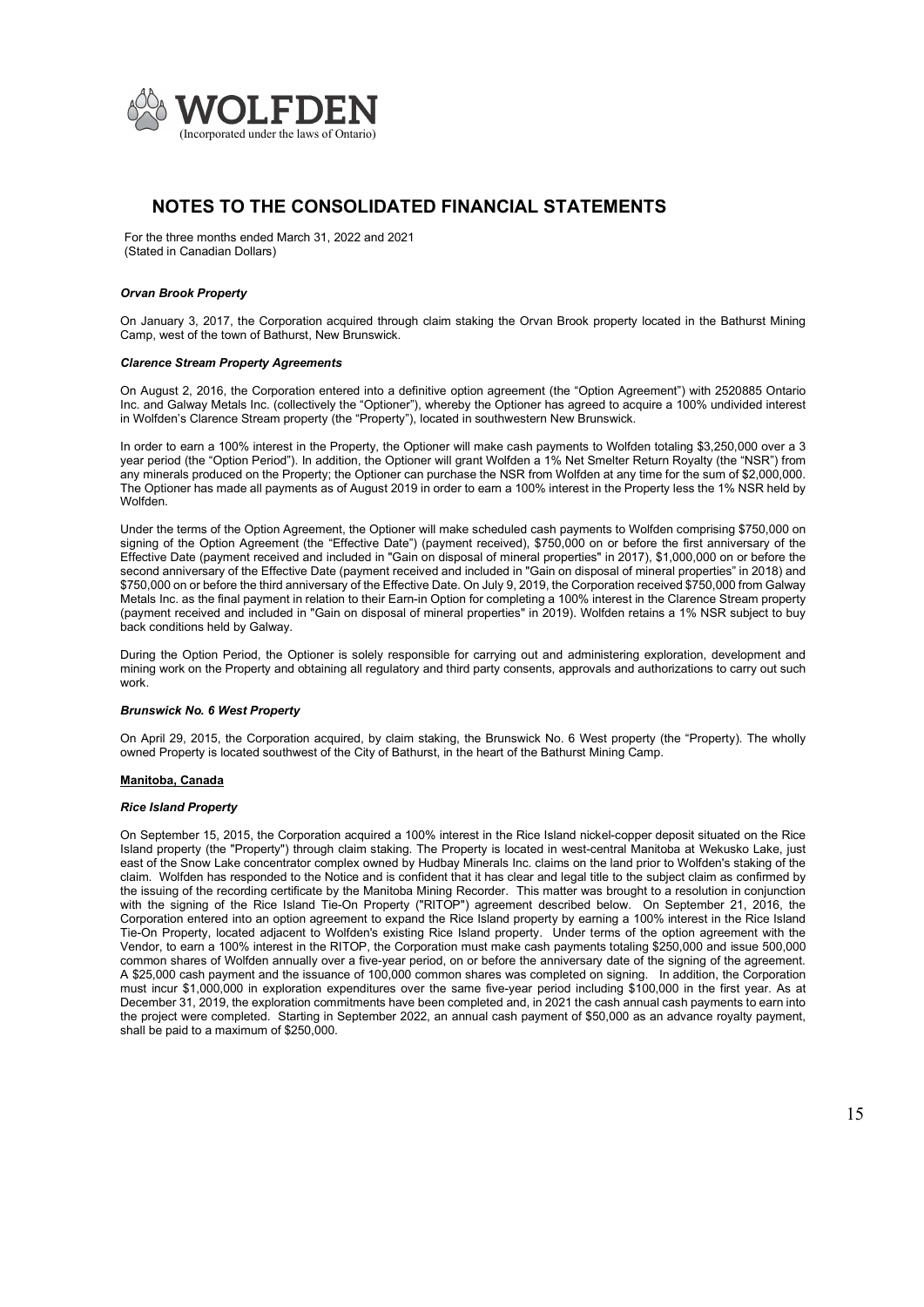

For the three months ended March 31, 2022 and 2021 (Stated in Canadian Dollars)

Upon earning a 100% interest in the RITOP, the Vendor retains a 2.5% Net Smelter Royalty on the RITOP as well as on the Rice Island property; of which, Wolfden can purchase 1.5% of the Net Smelter Royalty for the sum of \$1,500,000 (0.5% increments at \$500,000 per each increment) for each of the properties. Wolfden also retains the right of first refusal on the remaining 1.0% Net Smelter Royalty held by the Vendor for each of the RITOP and Rice Island property.

### 8. SHARE CAPITAL AND RESERVES

#### i. Authorized

The Corporation is authorized to issue an unlimited number of common shares.

#### ii. Details of share issuances

2021

#### Private Placement # 1

On January 27, 2021, the Corporation completed a non-brokered (no agent) private placement of 6,250,000 common shares of the Corporation at a price of \$0.32 per Common Share with Altius Mineral Corporation("Altius") and Kinross Gold Corporation("Kinross") for gross proceeds of \$2,000,000("the Offering"). Altius now holds approximately 12.6% and Kinross holds approximately 11.4% of the issued and outstanding shares of the Corporation.

#### Private Placement # 2

On February 24, 2021, the Corporation completed a non-brokered (no agent) private placement of 1,550,000 common shares of the Corporation that are "flow through shares" within the meaning in the Income Tax Act (Canada) at a price of \$0.40 per Common Share for gross proceeds of \$620,000. The proceeds from the financing (\$620,000) were allocated between share capital (\$480,500) and flow-through liability (\$139,500) using residual method. All flow-through expenditures were completed during the year.

#### Private Placement # 3

On March 30, 2021, the Corporation completed a non-brokered (no agent) private placement of 12,725,000 unit of the Corporation at a price of \$0.32 per unit for gross proceeds of \$4,072,000. Each unit is comprised of one common share of the Corporation ("Common Share") and one half of a common share purchase warrant of the Corporation (each whole warrant, a "Warrant"). Each whole purchase warrant can be converted in one common share of the Corporation at a price of \$0.45 for two years, subject to acceleration in certain circumstances. No purchase value was allocated to the warrants.

#### iii. Warrants

#### The following table reflects the continuity of warrants as at March 31, 2022

| <b>Expiry Date</b>                 | <b>Exercise</b><br>Price | 2022 Opening<br><b>Warrants</b><br><b>Balance</b><br><b>Issued</b> |                | Warrants<br><b>Exercised</b> | Warrants<br><b>Expired</b> | 2022 Closing<br><b>Balance</b> |
|------------------------------------|--------------------------|--------------------------------------------------------------------|----------------|------------------------------|----------------------------|--------------------------------|
|                                    |                          | #                                                                  | #              | #                            | #                          | #                              |
| November 15, 2022                  | 0.35                     | 10,100,000                                                         |                | $\overline{\phantom{0}}$     |                            | 10,100,000                     |
| January 15, 2023                   | 0.61                     | 375,000                                                            |                | -                            |                            | 375.000                        |
| March 30,2023                      | 0.45                     | 6,362,500                                                          |                | -                            |                            | 6,362,500                      |
| Total                              |                          | 16,837,500                                                         |                |                              |                            | 16,837,500                     |
| Weighted average<br>exercise price |                          | 0.39                                                               | $\blacksquare$ |                              |                            | 0.39                           |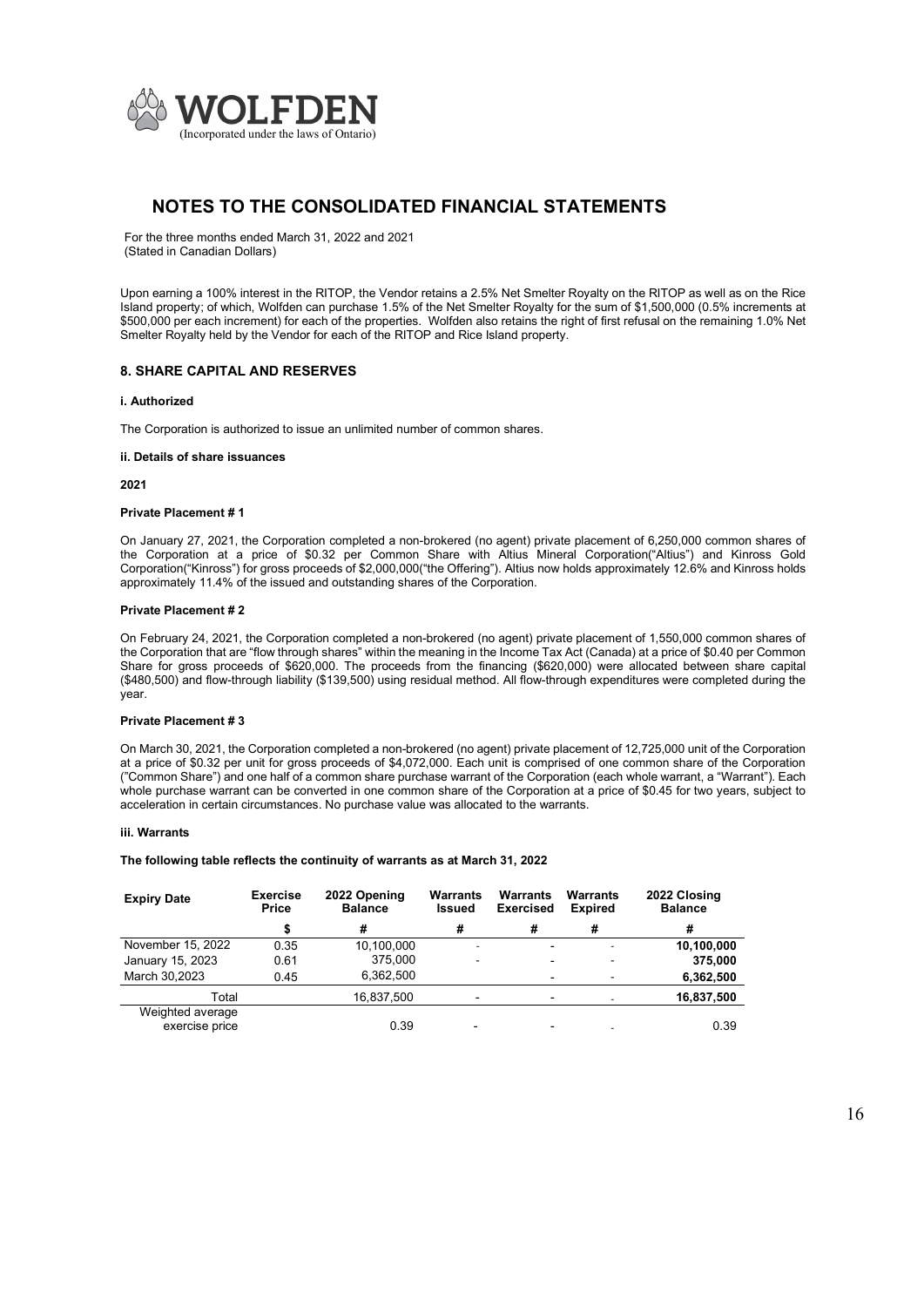

For the three months ended March 31, 2022 and 2021 (Stated in Canadian Dollars)

#### The following table reflects the continuity of warrants as at December 31, 2021:

| <b>Expiry Date</b> | <b>Exercise</b><br><b>Price</b> | 2021 Opening<br><b>Balance</b> | Warrants<br><b>Issued</b> | <b>Warrants</b><br><b>Exercised</b> | Warrants<br><b>Expired</b> | 2021 Closing<br><b>Balance</b> |
|--------------------|---------------------------------|--------------------------------|---------------------------|-------------------------------------|----------------------------|--------------------------------|
|                    | \$                              | #                              | #                         | #                                   | #                          | #                              |
| November 15, 2022  | 0.35                            | 10.100.000                     | ۰.                        | $\overline{\phantom{0}}$            | ۰                          | 10.100.000                     |
| January 15, 2023   | 0.61                            | 375.000                        | $\overline{\phantom{a}}$  | $\overline{\phantom{0}}$            | $\blacksquare$             | 375,000                        |
| March 30,2023      | 0.45                            |                                | 6,262.500                 |                                     |                            | 6,362,500                      |
| Total              |                                 | 10,475,000                     | 6.362.500                 |                                     |                            | 16,837,500                     |
| Weighted average   |                                 |                                |                           |                                     |                            |                                |
| exercise price     |                                 | 0.35                           | 0.45                      |                                     |                            | 0.39                           |

#### iv. Share purchase option compensation plan

Share-based payments consists of the following amounts:

|                                | For the period ended March 31, |         |  |
|--------------------------------|--------------------------------|---------|--|
| <b>Share Based Payments</b>    | 2022                           | 2021    |  |
|                                |                                |         |  |
| Share purchase Options         |                                | 415.541 |  |
| Restricted Share Units (RSU's) | 9.103                          | 40,050  |  |
| Total                          | 9.103                          | 455.591 |  |

The Corporation has a share incentive plan (the "Plan"), which is restricted to directors, officers, key employees and consultants of the Corporation. The number of common shares subject to options granted under the Plan (and under all other management options and employee stock purchase plans including RSU's) is limited to 10% in the aggregate and 5% with respect to any one optionee of the number of issued and outstanding common shares of the Corporation at the date of the grant of the option. Options issued under the Plan may be exercised during a period determined by the Board of Directors which cannot exceed ten years.

#### The following table reflects the stock options outstanding as at March 31, 2022:

| <b>Expiry Date</b>      | <b>Exercise</b><br>Price | 2022<br>Opening<br><b>Balance</b> | Granted | <b>Exercised</b> | Expired/<br><b>Cancelled</b> | 2022<br>Closing<br><b>Balance</b> |
|-------------------------|--------------------------|-----------------------------------|---------|------------------|------------------------------|-----------------------------------|
|                         | \$                       | #                                 | #       | #                | #                            | #                                 |
| March 9,2022            | 0.75                     | 1.000.000                         |         |                  | (1,000,000)                  |                                   |
| July 20, 2022           | 0.14                     | 690,000                           |         |                  |                              | 690,000                           |
| December 29, 2022       | 0.53                     | 600,000                           |         |                  |                              | 600,000                           |
| July 10, 2023           | 0.30                     | 2.390.000                         |         |                  |                              | 2,390,000                         |
| April 29, 2024          | 0.30                     | 530.000                           |         |                  |                              | 530,000                           |
| June 26, 2024           | 0.20                     | 200,000                           |         | -                |                              | 200,000                           |
| September 1, 2024       | 0.20                     | 200,000                           |         |                  |                              | 200,000                           |
| July 13, 2025           | 0.20                     | 200,000                           |         |                  |                              | 200,000                           |
| February 4,2026         | 0.32                     | 1,750,000                         |         |                  |                              | 1,750,000                         |
| April 27, 2026          | 0.32                     | 200,000                           |         |                  |                              | 200,000                           |
| Total                   |                          | 7,760,000                         |         |                  | (1,000,000)                  | 6,760,000                         |
| <b>Weighted Average</b> |                          |                                   |         |                  |                              |                                   |
| exercise price          |                          | 0.35                              |         |                  | 0.75                         | 0.30                              |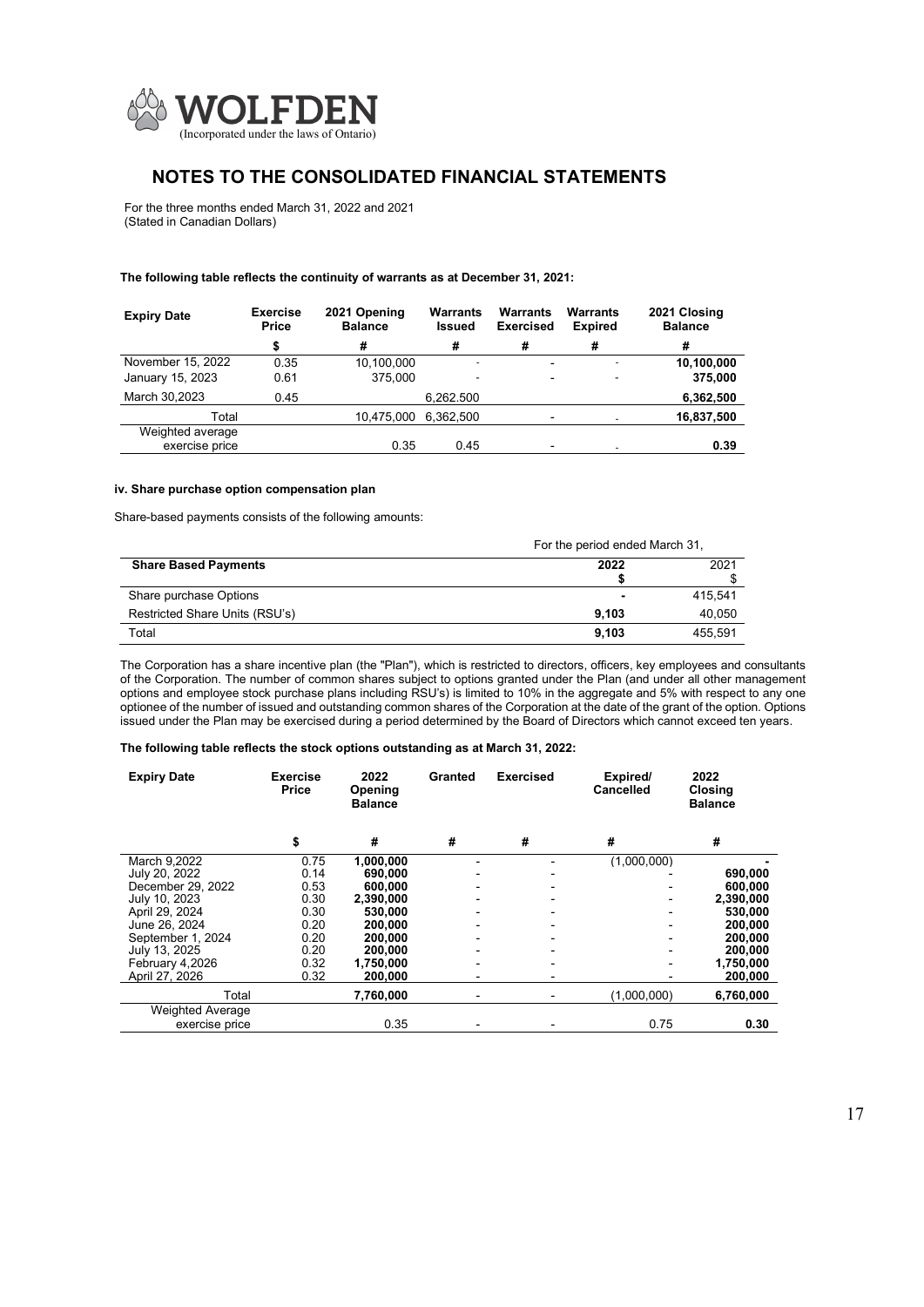

For the three months ended March 31, 2022 and 2021 (Stated in Canadian Dollars)

#### The following table reflects the stock options outstanding as at December 31, 2021:

| <b>Expiry Date</b>                                  | <b>Exercise</b><br>Price | 2021<br>Opening<br><b>Balance</b> | Granted              | <b>Exercised</b> | Expired/<br>Cancelled | 2021<br>Closing<br><b>Balance</b> |
|-----------------------------------------------------|--------------------------|-----------------------------------|----------------------|------------------|-----------------------|-----------------------------------|
|                                                     | \$                       | #                                 | #                    | #                | #                     | #                                 |
| March 9.2022<br>August 18,2021                      | 0.75<br>0.13             | 1.080.000<br>710.000              |                      | (690,000)        | (80.000)<br>(20,000)  | 1,000,000                         |
| July 20, 2022<br>December 29, 2022<br>July 10, 2023 | 0.14<br>0.53<br>0.30     | 710,000<br>600.000<br>2.390.000   |                      |                  | (20,000)              | 690,000<br>600.000<br>2,390,000   |
| April 29, 2024<br>June 26, 2024                     | 0.30<br>0.20             | 600.000<br>200.000                |                      |                  | (70,000)              | 530,000<br>200.000                |
| September 1, 2024<br>July 13, 2025                  | 0.20<br>0.20             | 200.000<br>200,000                |                      |                  |                       | 200.000<br>200,000                |
| February 4.2026<br>April 27,2026                    | 0.32<br>0.32             | $\blacksquare$                    | 1.750.000<br>200,000 |                  |                       | 1,750,000<br>200,000              |
| Total                                               |                          | 6.690.000                         | 1,950,000            | $*(690,000)$     | (190,000)             | 7,760,000                         |
| <b>Weighted Average</b><br>exercise price           |                          | 0.34                              | 0.32                 | 0.13             | 0.45                  | 0.35                              |

The Corporation applies the fair value method of accounting for all stock-based compensation awards. However, there are no unvested stock options as of March 31,2022 and hence no compensation was recorded (2021-\$10,077 was recorded as compensation for the July 17,2025 options that vested during the period, \$409,459 for the February 4, 2026 options that vested during the period and \$42,684 for the April 27,2026 options that vested during the period,). As of March 31, 2022, there were no unvested stock options (December 31, 2021 - no unvested stock options).

\* No options were exercised during the period (December 31, 2021 - 690,000 options were exercised during the year with a weighted average share price of \$0.13).

\*\* The weighted average remaining life of the outstanding stock options is 2.25 year (December 31, 2021 – 2.03 years).

The Corporation currently estimates the forfeiture rate to be nil.

#### v. Restricted Share Units

1,070,000 Restricted Share Units ("RSUs") were issued in 2020 under the restricted share unit plan of the Corporation. The RSUs vest equally over a three-year period, vesting on August 31 2020, April 29, 2021 and April 29, 2022. Each RSU has the same value as one Wolfden Resources Corporation common share. Additional, 1,208,750 Restricted Share Units ("RSUs") were issued under the restricted share unit plan of the Corporation in 2019. The RSUs vest equally over a three year period, vesting on June 26, 2019, April 29, 2020 and April 29, 2021.The RSUs are expected to be settled in equity and are therefore accounted for as equity instruments.

A share-based payment expense of \$9,103 (\$81,802 for December 31, 2021) was recorded for the period ending March 31,2022. As at March 31, 2022, there were 356,667 RSU's outstanding (December 31, 2021 – 356,667). The RSU's may be converted into common shares of the Corporation, at the option of the Corporation.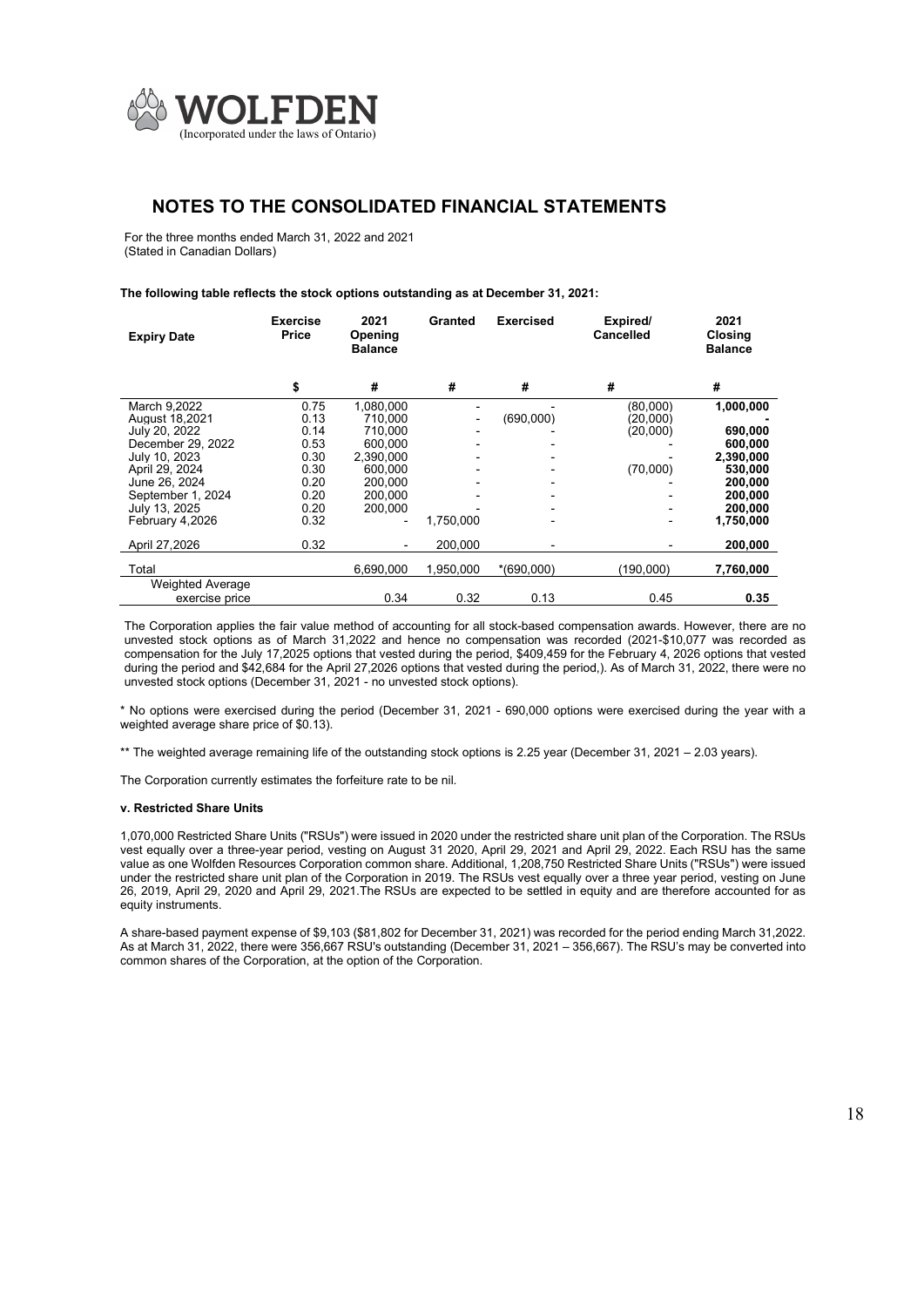

For the three months ended March 31, 2022 and 2021 (Stated in Canadian Dollars)

### 9.LOSS PER SHARE

Both the basic and diluted earnings per share have been calculated using the loss attributable to shareholders of the Corporation as the numerator. No adjustments to loss were necessary in 2022 or 2021.

#### For the three months ended March 31,

|                                                          | 2022        | 2021        |
|----------------------------------------------------------|-------------|-------------|
| Numerator:<br>Loss for the year                          | (435, 831)  | (1,313,776) |
| Denominator:<br>Weighted average number of common shares | 152,818,670 | 151,369,086 |
| Basic and diluted loss per share                         | (0.00)      | (0.01)      |

### 10. RELATED PARTY TRANSACTIONS

The Corporation's related parties include key management personnel and entities over which they have control or significant influence as described below. There were no related party transactions.

### Key management personnel remuneration includes the following amounts:

| For the three months ended March 31. | 2022<br>\$ | 2021<br>\$ |
|--------------------------------------|------------|------------|
| Salary and wages                     | 100,730    | 51,157     |
| Share-based payments                 | 9.103      | 198,526    |
| Other compensation                   | 8,514      | 6,641      |
| Directors fees                       | 17.875     | 14.250     |
| Total                                | 136.222    | 270.574    |

#### 11.COMMITMENTS

### Flow-through renunciation

On February 24,2021, the Corporation completed a flow-through financing to raise \$620,000. The Corporation renounces 100% of the flow-through raised at year end. The Corporation had until February 1,2022 to incur expenditures before monthly interest charges begin to accrue on unspent funds. Interest charges incurred by the Corporation as a result of this income tax legislation are charges to income in the period incurred. The Corporation incurred more than \$620,000 in flow-through eligible exploration expenses prior to December 31, 2021.

#### 12.OTHER INCOME

Other income for the three-month period ended March 31,2022 includes an \$ 18,000 grant received from the Government of New Brunswick. Also included is \$1,267,430 (USD \$1,000,000) which is proceeds from the sale of an increase the timber royalty due to Altius related to the Pickett Mt. project in Maine. (March 31, 2021-\$Nil).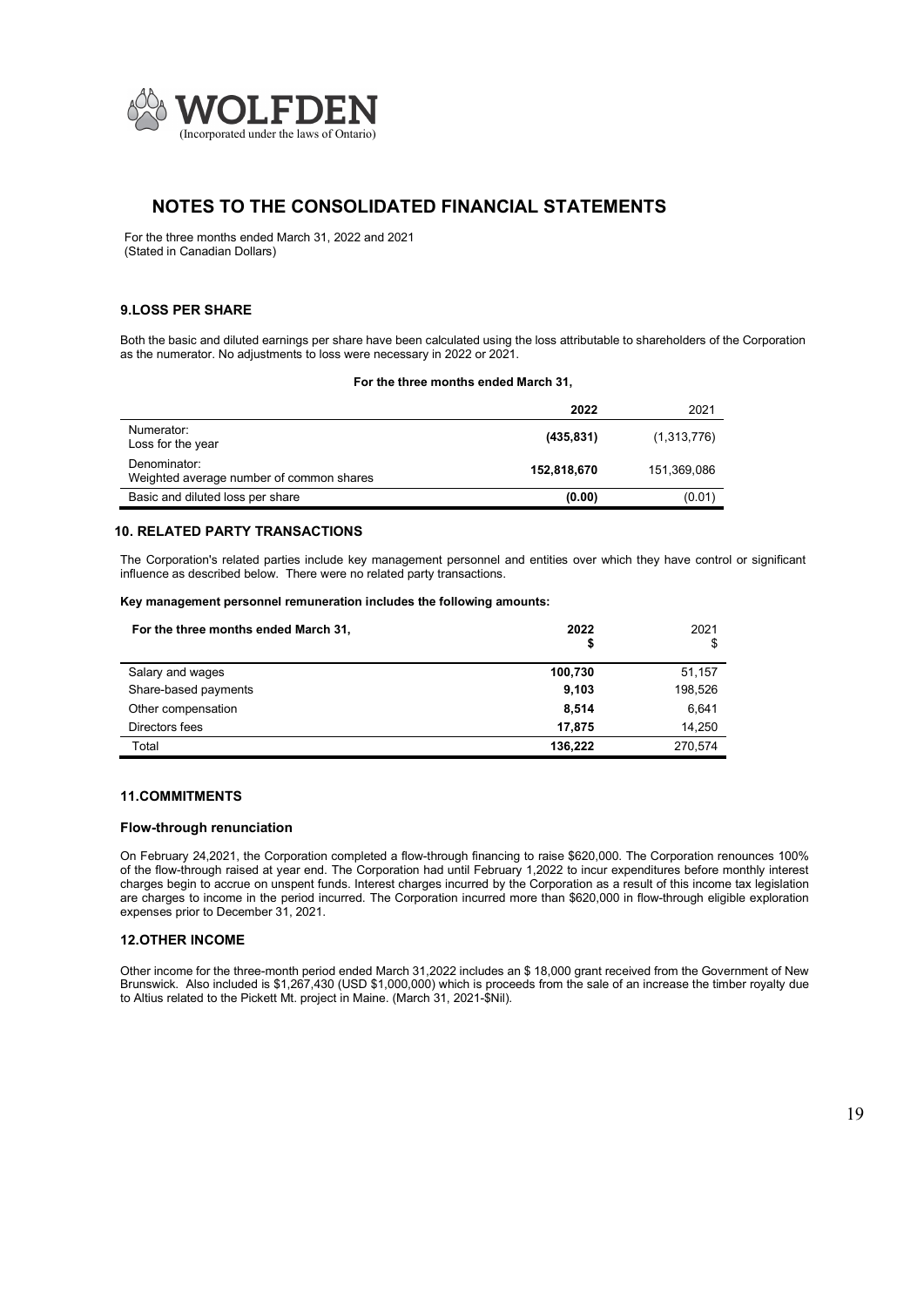

For the three months ended March 31,2022 and 2021 (Stated in Canadian Dollars)

### 13. FINANCIAL INSTRUMENTS AND RELATED RISKS

The Corporation's operations include the acquisition and exploration of mineral properties in Canada. The Corporation examines the various financial risks to which it is exposed and assesses the impact and likelihood of occurrence. These risks may include credit risk, liquidity risk, currency risk, interest rate risk and other risks. Where material, these risks are reviewed and monitored by the Board of Directors.

#### Credit risk

Counterparty credit risk is the risk that the financial benefits of contracts with a specific counterparty will be lost if a counterparty defaults on its obligations under the contract. This includes any cash amounts owed to the Corporation by those counterparties, less any amounts owed to the counterparty by the Corporation where a legal right of offset exists and also includes the fair values of contracts with individual counterparties which are recorded in the financial statements.

Trade credit risk: The Company closely monitors its financial assets and does not have any significant concentration of trade credit risk. The historical level of defaults is negligible and, as a result, the credit risk associated with trade receivables is considered to be negligible. Accounts receivable is made up of recoverable taxes which is deemed collectable and minimal risk.

#### Liquidity risk

Liquidity risk is the risk that the Corporation will not be able to meet its financial obligations as they fall due. The Corporation manages liquidity risk through the management of its capital structure.

Accounts payable and accrued liabilities are due within the current operating period.

#### Interest rate risk

Interest rate risk is the risk that the fair value or future cash flows of a financial instrument will fluctuate because of changes in market interest rates. The risk that the Corporation will realize a significant loss as a result of a decline in the fair market value is limited as the Corporation holds all of its funds in cash and guaranteed investment certificates.

#### Currency risk

The Corporation is exposed to the financial risk related to the fluctuation of foreign exchange rates. The functional and reporting currency of the Corporation is the Canadian dollar; however, it has operations located in the United States, and as such is subject to fluctuations in that currency. Changes in the currency exchange rates between the Canadian dollar relative to the US dollar could have an effect on the Corporation's results of operations, financial position or cash flows. The Corporation has not hedged its exposure to currency fluctuations.

The Corporation does not invest in derivatives to mitigate these risks.

#### 14. MANAGEMENT OF CAPITAL RISK

The Corporation manages its common shares, stock options and warrants as capital, that as at March 31, 2022 totaled \$ 41,422,837 (2021 - \$41,235,485). The Corporation's objectives when managing capital are to safeguard the Corporation's ability to continue as a going-concern in order to pursue the exploration of its mineral properties and to maintain a flexible capital structure which optimizes the costs of capital at an acceptable risk.

The Corporation manages the capital structure and makes adjustment to it in light of changes in economic conditions and the risk characteristics of the underlying assets. To maintain or adjust the capital structure, the Corporation may attempt to issue new shares and, acquire or dispose of mineral properties.

In order to maximize ongoing exploration efforts, the Corporation does not pay out dividends. The Corporation's investment policy is to invest its short-term excess cash in highly liquid short-term interest-bearing investments with short-term maturities, selected with regard to the expected timing of expenditures from continuing operations.